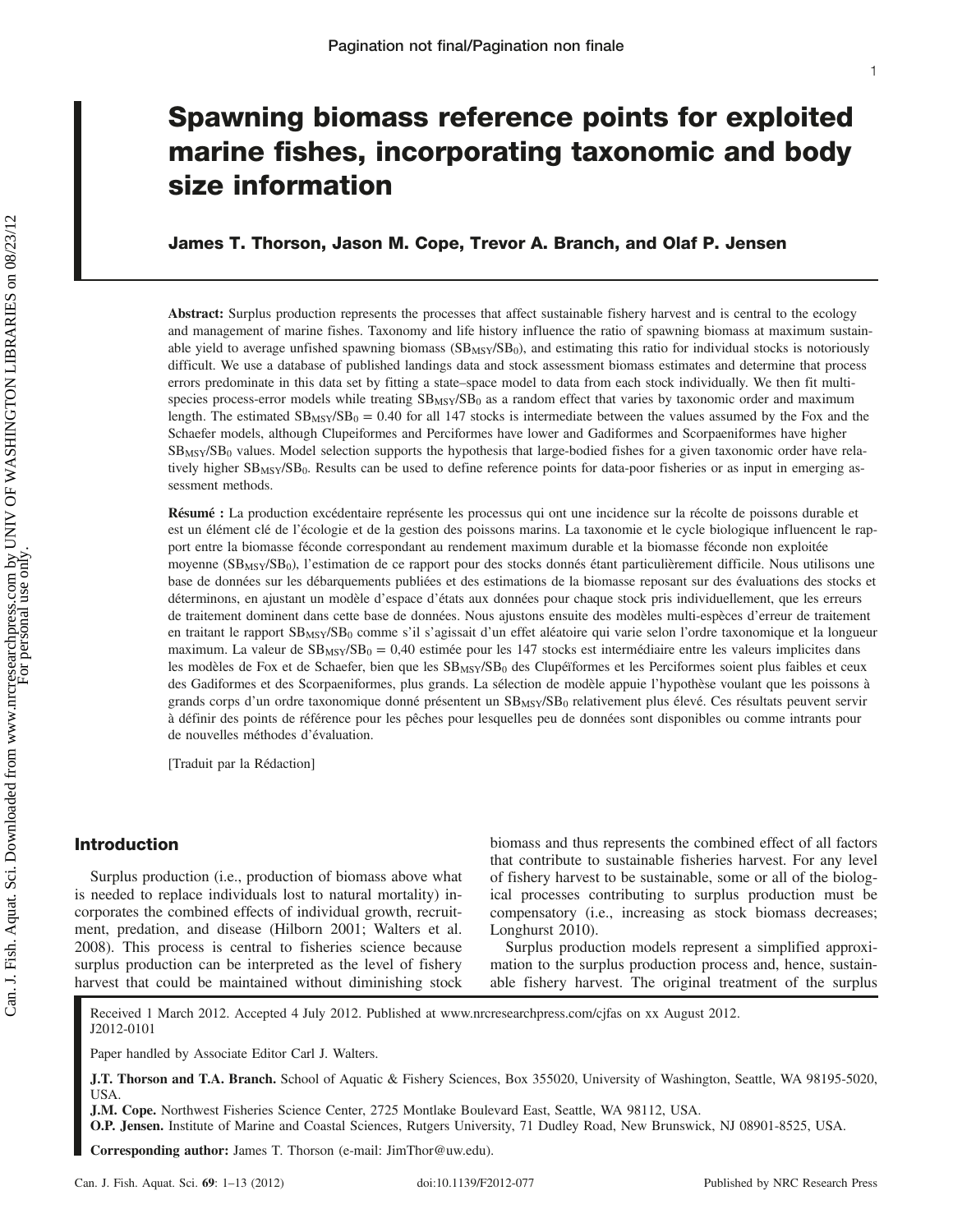production process, based on the logistic growth model, assumed that surplus production is maximized at 50% of unfished biomass (Schaefer 1954). By contrast, a later proposal for the surplus production model assumed that surplus production is maximized at approximately 37% of unfished biomass (Fox 1970). Debate has continued since the 1970s regarding the use of one or the other model in any given application (Prager 2002, 2003; Maunder 2003a).

As one generalized approximation for the surplus production process, the Pella–Tomlinson model (Pella and Tomlinson 1969) includes a shape parameter that controls the level of biomass as a proportion of unfished biomass at which surplus production is maximized. Given appropriate values for the shape parameter, the Pella–Tomlinson model can exactly replicate either the Schaefer or Fox models, as well as various other possible surplus production relationships. This shape parameter can in theory be estimated from time series data, although in practice, there is generally insufficient information in individual data sets to estimate it with any precision (Prager 2002; Maunder 2003a).

To define the surplus production process, age-structured population dynamics and stock assessment models generally assume that compensation arises primarily from recruitment, wherein recruitment per unit spawning biomass (SB) increases as SB decreases (e.g., Methot 2009). Depensatory recruitment (Liermann and Hilborn 1997) is rarely included in this assumed relationship, and density-dependent changes in growth (Lorenzen and Enberg 2002), natural mortality (Walters and Kitchell 2001), and fecundity (Venturelli et al. 2010) could also result in aggregate compensatory or depensatory (decreasing with decreased biomass) surplus production. Each of these biological effects in isolation is difficult to predict, and their net effect is virtually impossible to estimate. This difficulty has led to the widespread assumption that recruitment compensation is the primary determinant of target biomass levels (Beddington and Kirkwood 2005) and is the only form of density dependence allowed for in almost all age-structured model assessments of stock histories or projections of future stock abundance.

Meta-analysis is frequently used to provide information regarding difficult to estimate parameters in ecological and stock assessment models (Hilborn and Liermann 1998; Myers and Mertz 1998). Results from meta-analyses can be included in a given ecological model either by fixing model parameters at their expected values as estimated by metaanalysis or by also including meta-analysis estimates of expected values and predictive errors in a Bayesian prior or likelihood penalty (Punt and Hilborn 1997; Minte-Vera et al. 2005). However, meta-analysis has historically focused on developing priors for recruitment compensation (Clark 1993; Dorn 2002) and is largely absent regarding likely values for the shape of the surplus production relationship. Databases such as the RAM Legacy Stock Assessment Database (Ricard et al., in press), which includes assessed stocks throughout the world but with particularly strong coverage in the USA, Europe, New Zealand, and Canada, represent one possible source of information regarding average and aggregate compensatory factors as approximated by surplus production models.

Fisheries management often involves comparing an estimate of current mature biomass or spawning potential with a target level (Enberg et al. 2010) to ascertain the status of the stock, as well as identifying a harvest level or rate that is appropriate for maintaining an optimal size for a managed population. For good or ill, the level of spawning or total biomass that generates maximum surplus production  $(SB_{MSY})$ or  $TB_{MSY}$ , respectively) continues to be a common biological reference point (whether target, limit, or otherwise) for fisheries management (Larkin 1977; Smith and Punt 2001; Hilborn and Stokes 2010). When possible, biomass reference points can be calculated from an estimated stock–recruit relationship in addition to estimated or assumed values for natural mortality, fishery selectivity, individual growth, and other effects (Mace 1994). In practice, these additional factors are often unknown or estimated with high variance. In these cases, biomass reference points are often fixed at an ad hoc proxy level by regional fisheries management authorities; proxy values are generally informed by previous metaanalyses of stock–recruit relationships or life history theory for a given taxonomic group (Clark 1993; Brooks and Powers 2007) and may not incorporate information about other compensatory or depensatory processes.

In this study, we use the RAM Legacy Stock Assessment Database in a maximum likelihood mixed-effects model for two related study goals: to identify whether process- or measurement-error models are more suitable for metaanalysis and how taxonomy and life history factors influence SB reference points  $(SB_{MSY}/SB_0,$  where  $SB_0$  represents the average spawning biomass of the unexploited stock). Additionally, we try to estimate the expected value and betweenstock variability for  $SB_{MSY}$  reference points that incorporates taxonomic and life history information. We specifically explore the hypothesis that smaller body size (as a proxy for productivity) will be associated with lower  $SB_{MSY}/SB_0$  and that  $SB_{MSY}/SB_0$  will vary by taxonomic order, where Scorpaeniformes are hypothesized to have relatively high values and Clupeiformes relatively low values of  $SB_{MSY}/SB_0$ . We then discuss how our estimates of  $SB_{MSY}/SB_0$  differ from previous theoretical or empirical analyses (as well as possible explanations for these differences) and identify future directions and possible uses for research on biomass reference points.

## Materials and methods

#### Available data

We extracted landings  $(C_t)$  and annual estimates of biomass  $(B_t)$  for finfishes from the RAM Legacy Stock Assessment Database (Ricard et al., in press). We chose to analyze primarily the surplus production relationship for SB to allow inference to fishery management biomass targets and stock assessment methods that primarily deal with SB.  $SB_t$  was then treated as an index of abundance for use in surplus production models, and we calculated "observed" surplus production as the change in biomass plus catch for each year  $(SP_t = SB_{t+1} - SB_t + C_t)$ . Throughout the manuscript, we will generally refer to  $SB_t$ , but present results for total biomass  $(TB_t)$  in the online Supplementary Information<sup>1</sup>.

1Supplementary data are available with the article through the journal Web site at http://nrcresearchpress.com/doi/suppl/10.1139/f2012-077.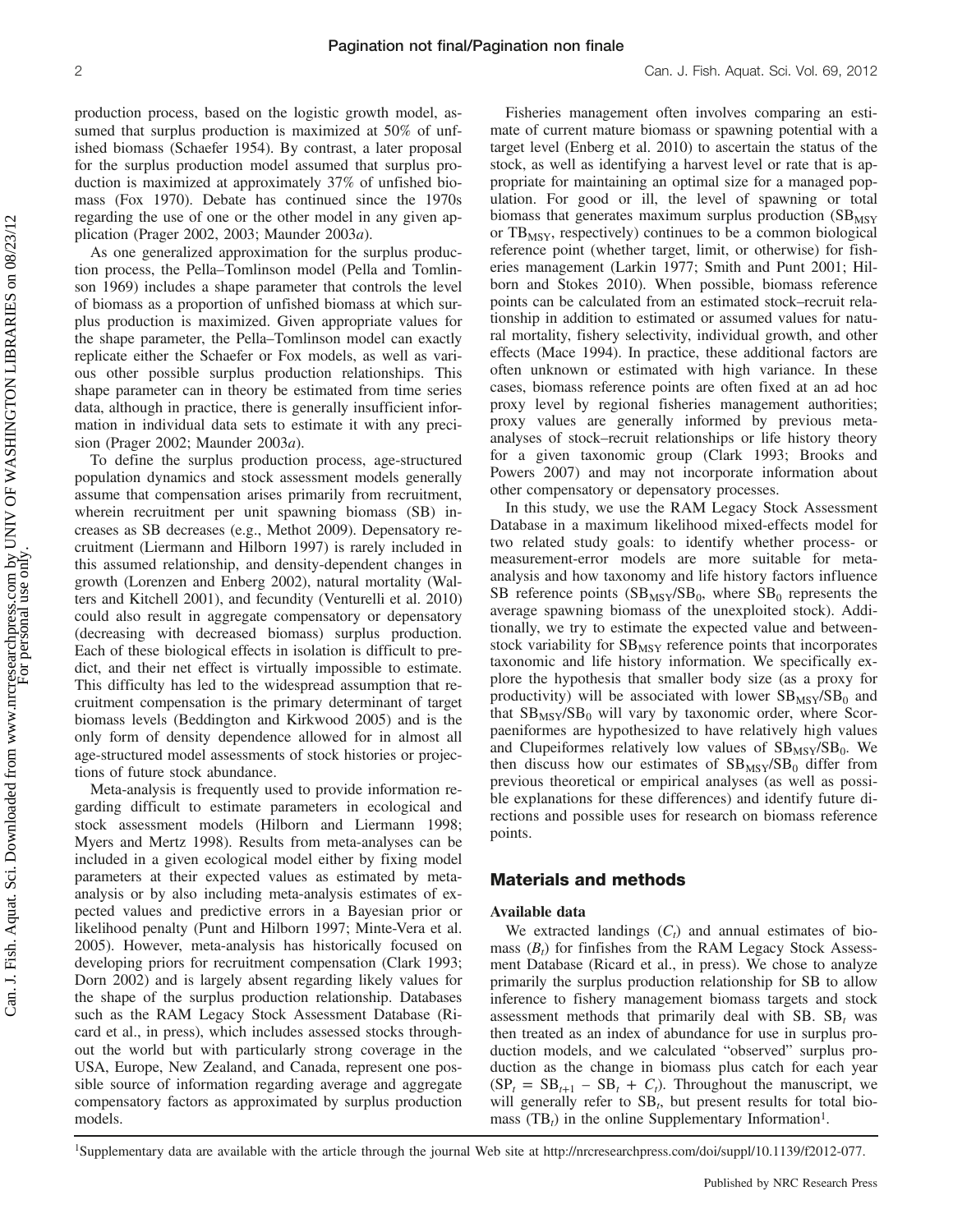We excluded all stocks where  $(i)$  less than 20 years of catch and SB were available or  $(ii)$  a surplus production model was used to estimate the biomass index. We excluded stocks with few years of data, since each additional stock requires the estimation of three additional fixed effect parameters, which would slow the model, without adding much information compared with stocks with longer time series. We also excluded stocks where maximum "observed" surplus production (i.e.,  $max(SP_t)$ ) was more than twice as large as maximum SB ( $max(SB_t)$ ) because we believe these instances may represent implausible biological effects and (or) errors in previous stock assessment estimates of biomass. This left a total of 147 stocks (average length of 41 years per stock) with landings and stock assessment estimates of spawning stock biomass (listed in Supplementary Table S11). All of these stocks had data regarding maximum length  $(L_{\text{max}})$  and taxonomy (order).

We hypothesized that lower values of  $SB_{MSY}/SB_0$  would be associated with higher species productivity (i.e., high capacity to recover if depleted). Species productivity has been estimated previously using a variety of life history characteristics and is correlated with many individual growth and life history parameters (Cheung et al. 2005; Patrick et al. 2009). However, no estimate of productivity was available for all 147 stocks, so we compiled estimates of  $L_{\text{max}}$  for all stocks and assessed to what degree  $ln(L_{max})$  — a component of productivity (Patrick et al. 2009) — could be used as a proxy for productivity using a set of 74 species collected by Patrick et al. (2009).

In the following "Model development" section, we present the parameterization of the Pella–Tomlinson model that is used for all subsequent models. We then present how biomass is projected forward given this model and use a state– space surplus production model fitted to data from each stock individually to determine whether process or measurement errors have greater magnitude in this stock assessment database. The "Process error meta-analysis modeling" section then explains how the expected value of the Pella–Tomlinson shape parameter depends upon  $ln(L_{max})$  and taxonomic order and the application of empirical Bayes estimation for metaanalysis models using the trapezoid method for integration (Leader 2004).

#### Model development

Surplus production models approximate population dynamics by modeling annual changes in biomass as a function of current biomass. We focus our model developing, testing, and selection on the Pella–Tomlinson surplus production model because it contains a shape parameter  $\varphi$  that allows it to exactly replicate either the Fox ( $\varphi = 1$ ) or Schaefer ( $\varphi = 2$ ) surplus production models. Each value of  $\varphi$  corresponds to a possible value of  $SB_{MSY}/SB_0$ , such that estimating  $\varphi$  is equivalent to estimating  $SB_{\text{MSY}}/SB_0$  for a given species, taxonomic order, body size, etc.

We used the Fletcher parameterization of the Pella– Tomlinson model (Fletcher 1978), as provided by Quinn and Deriso (1999), although we reparameterized maximum sustainable yield (MSY) as a proportion of carrying capacity  $(y = \text{MSY/SB}_0)$  to ease selection of biologically plausible starting values for estimated parameters:

(1) 
$$
\widehat{S}_t = \gamma \cdot y \cdot SB_t - \gamma \cdot y \cdot SB_0 \cdot \left(\frac{SB_t}{SB_0}\right)^{\varphi}
$$

where

$$
(2) \qquad \gamma = \frac{\varphi^{\varphi_{\ell-1}}}{\varphi - 1}
$$

and  $SB_0$  is unfished SB. In these equations,  $S_t$  is the estimated surplus production in year  $t$ , given parameters  $SB_0$ , y, and  $\varphi$  and a state variable SB<sub>t</sub> representing SB in year t;  $\gamma$  is an intermediate quantity derived from the shape parameter  $\varphi$ (eq. 2); and other parameters are as defined previously.

The Fletcher parameterization of the Pella–Tomlinson model (eq. 1) has no solution when  $\varphi = 1$ , although it asymptotically approaches the Fox model as  $\varphi$  approaches 1. In the case that  $\varphi = 1$ , we used the corresponding parameterization of the Fox model:

$$
(3) \qquad \widehat{S}_t = e \cdot y \cdot SB_t \cdot \ln\left(\frac{SB_t}{SB_0}\right)
$$

These equations generalize to the Fox model when  $\varphi \to 1$ and to the Schaefer model when  $\varphi = 2$ . Note that eqs. 1 and 3 differ from standard notation for Pella–Tomlinson and Fox models because of the definition of y as  $MSY/SB_0$ .

Various biological and environmental processes will affect the magnitude of surplus production generated by a population in a given year. Some of these processes are implicit in equations used to calculate surplus production from current stock biomass, including growth, recruitment, and natural mortality. Other factors that are not explicitly modeled can affect surplus production, including changes in age structure; environmental effects on somatic growth, survival, or recruitment; and multispecies interactions (Walters and Kitchell 2001; Lorenzen and Enberg 2002; Kinzey and Punt 2008). These effects will contribute to process errors, which we speculate will have large magnitude. By contrast, measurement errors will arise when stock assessment estimates of SB diverge from the "true" SB that is driving and arising from compensatory factors as approximated by the surplus production relationship.

Parameters in the surplus production relationship can be estimated while assuming that there are process errors, measurement errors, or both (Polacheck et al. 1993; Punt 2003). Process, measurement, and state–space surplus production models all use the following process and observation equations:

(4) 
$$
\widehat{\text{SB}}_{t+1} = (\widehat{\text{SB}}_t + \widehat{S} - C_t) \cdot \exp(\varepsilon_t)
$$

$$
(5) \qquad \mathrm{SB}_t = \widehat{\mathrm{SB}}_t \cdot \exp(\tau_t)
$$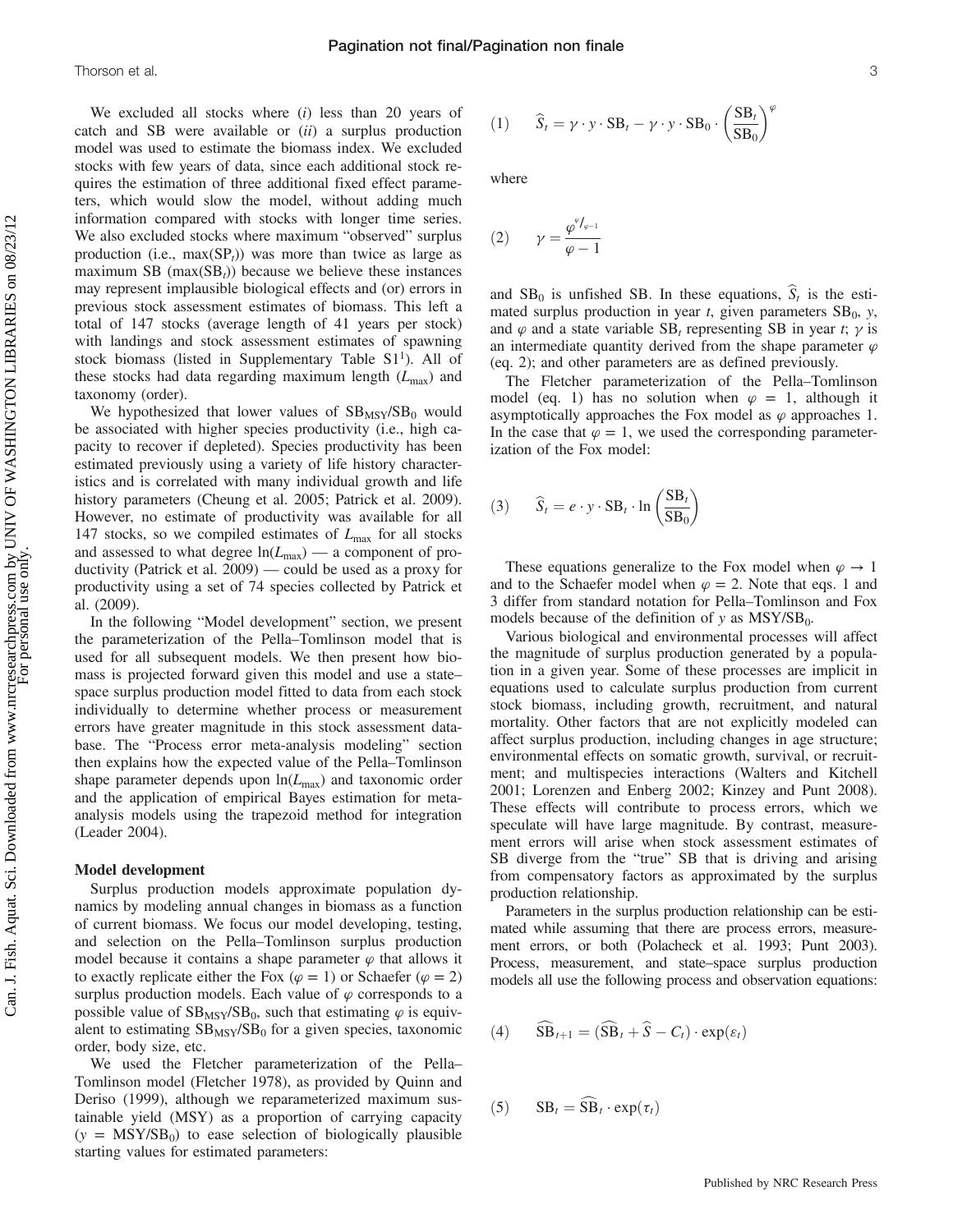where  $\varepsilon_t$  and  $\tau_t$  are process and measurement errors, respectively, in year t. All models include the assumption that the catchability coefficient was equal to one, because stock assessment estimates of SB were used as indices of true SB. Process and measurement errors are both multiplicative and lognormal, although exploratory analysis showed that results are similar when using additive and normally distributed errors. This error structure implies that estimated and observed biomass is always positive, while surplus production (i.e.,  $SB_{t+1} - SB_t + C_t$  may be either positive or negative. Processerror models assume that  $\tau_t = 0$ , and measurement-error models assume that  $\varepsilon_t = 0$ , while state–space models estimate both simultaneously.

Simultaneously estimating both process and measurement errors requires a state–space modeling framework (Punt 2003) and is not computationally feasible for all species simultaneously within a single meta-analysis. We therefore fitted state–space surplus production models (Punt 2003; Ono et al. 2012) to data for each species individually to explore the plausible ratio of process and measurement errors. Exploratory analysis showed that convergence generally required specifying  $\varphi$  at a fixed value (i.e.,  $\varphi = 2$ ) and that resulting estimates of process and measurement errors were not sensitive to this value. The marginal likelihood for the state–space model was calculated as

 $CD$ 

Fig. 1. Surplus production as a function of biomass using the Pella– Tomlinson model given different values of  $\varphi$ , from left to right: 0.25  $(SB_{MSY}/SB_0 = 0.157)$ , 0.5  $(SB_{MSY}/SB_0 = 0.25)$ , 1  $(SB_{MSY}/SB_0 = 0.157)$ 0.367), 2 ( $SB$ <sub>MSY</sub>/ $SB$ <sub>0</sub> = 0.5), 4 ( $SB$ <sub>MSY</sub>/ $SB$ <sub>0</sub> = 0.630), 8 ( $SB$ <sub>MSY</sub>/  $SB_0 = 0.743$ , 16  $(SB_{MSY}/SB_0 = 0.831)$ , showing that  $\varphi$  is symmetric around 2 on a logarithmic scale.



$$
(6) \qquad L\left(SB_0, y, \frac{SB_1}{SB_0}, \sigma_p, \sigma_m | C_t, SB_t\right)
$$
\n
$$
= \int_{\varepsilon} \prod_{t=1}^{T-1} \left( \frac{1}{SB_{t+1}\sigma_m\sqrt{2\pi}} \exp\left\{-\frac{[\ln (SB_{t+1}) - \ln (\widehat{SB}_{t+1})]^2}{2\sigma_m^2}\right\} \cdot \frac{1}{SB_{t+1}\sigma_p\sqrt{2\pi}} \exp\left\{-\frac{[\ln (SB_{t+1}) - \ln (SB_t + \widehat{S}_t - C_t)]^2}{2\sigma_p^2}\right\}\right) d\varepsilon
$$

where  $\sigma_p$  and  $\sigma_m$  are the standard deviation of process and measurement errors, respectively, and  $T$  is the number of years of data for a given stock. The high-dimensional integral across process errors  $(\varepsilon_t)$  was accomplished using the Laplace approximation as implemented by ADMB-RE (Skaug and Fournier 2006).

Selection between process- and measurement-error models was necessary to decide whether to conduct meta-analysis using process- or measurement-error models, and this model selection cannot be done using common model selection tools such as the Akaike information criterion (AIC; Akaike 1974), because process and measurement error models differ in their assumptions about errors. To decide between processand measurement-error models, we sought to identify a likely value for the ratio of process to measurement errors ( $\sigma_p/\sigma_m$ , termed  $\lambda$ ). This ratio is important when evaluating the estimation errors that result from ignoring either process or measurement errors; a process-error model is generally appropriate when process errors have much larger magnitude than measurement errors, and vice-versa (Ludwig and Walters 1981; e.g., Thorson and Berkson 2010a). This ratio was estimated by fitting the state–space surplus production model to data for each stock individually, assuming a single fixed value for  $\varphi = 2$ . Results were discarded for species where either  $(i)$  the model did not converge or  $(ii)$  the estimated process- and measurement-error standard deviation parameters had not moved from their starting values.

Exploratory data analysis using single-species state–space surplus production models resulted in a single-species estimate of the ratio of measurement to process errors ( $\lambda = \sigma_p/\sigma_m$ ) for 92 of 147 stocks (the model did not converge for the other 55 stocks). The distribution of  $\lambda$  is highly non-normal (as is expected for a ratio statistic), but is strongly skewed towards values greater than one (i.e., process errors  $>$  measurement errors). The median value was 3.2, supporting the use of process-error models in subsequent analyses. This supports our hypothesis that process errors have greater magnitude than measurement errors when treating stock assessment estimates of biomass as an index of abundance.

#### Process error meta-analysis modeling

In meta-analysis, random effects are often used to account for variation among observation units (e.g., fish stocks). Random effect models require specifying an underlying distribution for the random effects and then estimating the parameters (e.g., the expected value and variance) for that distribution (Gelman et al. 2003; Gelman and Hill 2007). Plausible  $\varphi$  values were symmetric on a multiplicative scale around 2 (Fig. 1), so we treated  $ln(\varphi)$  as our parameter of interest (i.e., as a random effect). Treating  $ln(\varphi)$  as a random effect (rather than a fixed effect like other model parameters) provides the benefit that for stocks with little information regarding the Pella–Tomlinson shape parameter, its value is "shrunk" towards the underlying expected value for  $ln(\varphi)$ .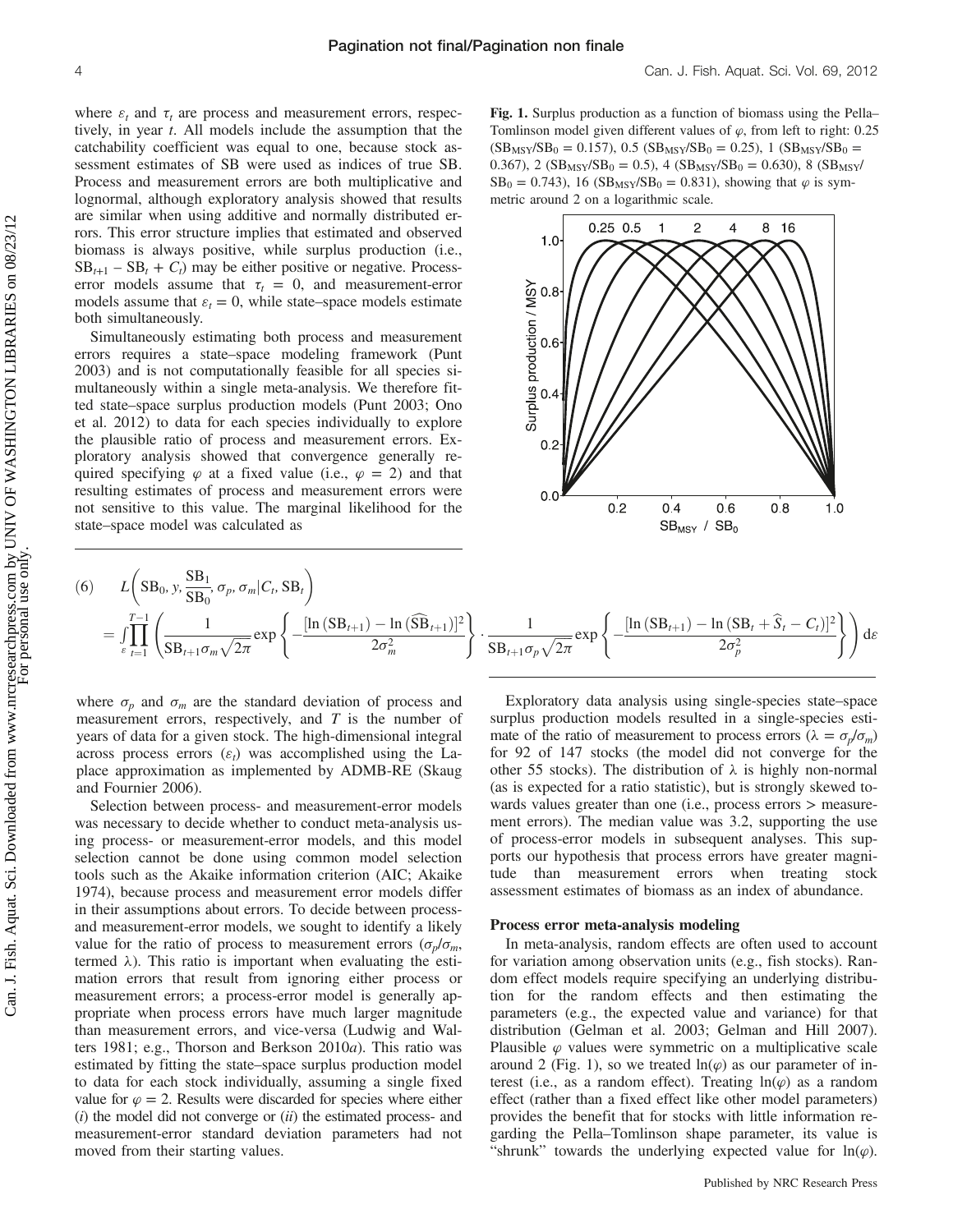analysis.

This allows the model to determine which stocks are informative about the average shape of the surplus production relationship, without being unduly influenced by stocks with uninformative data. The treatment of  $ln(\varphi)$  as a random effect also acknowledges the biologically plausible variability among stocks in the shape of the surplus production process, and ignoring such variability is likely to obscure any possible conclusions (Clark 2003). However, we refrained from using a fully Bayesian analysis framework given that seemingly

(7a)  $\ln (\widehat{\varphi}_s) = \beta_I$ 

(7b)  $\ln (\widehat{\varphi}_s) = \sum_{c=1}^{n_{\text{orders}}}$  $\sum_{c=1} I(C_s = c) \beta_{I,c}$ 

(7c) 
$$
\ln(\widehat{\varphi}_s) = \beta_I + \left[ \ln(L_{\max,s}) - \frac{1}{n_{\text{stock}}}\sum_{s'=1}^{n_{\text{stock}}} \ln(L_{\max,s'}) \right] \cdot \beta_{\ln(L_{\max})}
$$

$$
(7d) \qquad \ln\left(\widehat{\varphi}_s\right) = \sum_{c=1}^{n_{\text{orders}}} I(C_s = c) \beta_{I,c} + \left[ \ln\left(L_{\max,s}\right) - \frac{1}{\sum_{s'=1}^{n_{\text{stock}}} I(C_s = C_{s'})^{s'=1}} I(C_s = C_{s'}) \ln\left(L_{\max,s'}\right) \right] \cdot \beta_{\ln\left(L_{\max}\right)}
$$

where  $\beta_I$  is the intercept when not including taxonomic class,  $\beta_{Lc}$  is the intercept for taxonomic class c when including taxonomic class,  $I(C_s = c)$  is an indicator function that equals 1 when the class  $C_s$  of stock s equals c and 0 otherwise,  $L_{\text{max,s}}$  is  $L_{\text{max}}$  (in cm) for stock s,  $\beta_{\text{ln}(L_{\text{max}})}$  is the estimated coefficient representing the linear effect of  $\text{ln}(L_{\text{max}})$  on  $\ln(\hat{\varphi}_s)$ , and  $I(C_s = C_{s})$  is an indicator function that equals 1 when the taxonomic class  $C$  of stock  $s$  and  $s'$  are the same and 0 otherwise. Equation 7a represents a model without taxonomic class or  $ln(L_{max})$ . Equation 7b includes taxonomic order without  $ln(L_{\text{max}})$ , while eq. 7c includes  $ln(L_{\text{max}})$  without order. Equation 7d includes both taxonomic order and class. Equation 7c represents the effect of  $ln(L_{\text{max}})$  on  $ln(\hat{\varphi}_s)$  both within- and between-class, while eq. 7d represents the effect of  $ln(L_{\text{max}})$  only within-class (i.e., while controlling separately for the impact of taxonomic class).

We used maximum likelihood estimation to fit an "empiri-

cal Bayes" mixed-effects model (de Valpine 2009). The integral across  $ln(\varphi)$  used in empirical Bayes mixed-effects models was evaluated using the trapezoid method (Leader 2004) with 50 evaluations that were evenly spaced in logspace ranging from  $ln(0.1)$  to  $ln(40)$ , where exploratory analysis and model diagnostics showed that this number of evaluations was a sufficient approximation to the full integral. We use the trapezoid method rather than the Laplace approximation as implemented in ADMB-RE because the trapezoid method is likely to be more accurate than the Laplace approximation for low-dimensional integrals such as this (Bolker et al. 2009), and because it allows easy calculation of confidence intervals for random effects at the maximum likelihood estimate. We use the trapezoid method instead of Gaussian–Hermite quadrature for simplicity of presentation.

"uninformative" priors are frequently informative about derived parameters (Maunder 2003b), and because justifiable priors cannot be feasibly developed for all species in a meta-

We used a normally distributed hyperdistribution for  $\ln(\varphi)$ , where the expected value of  $\ln(\widehat{\varphi}_{s})$  for stock s was affected by taxonomic order and zero-centered, log-scaled body size information, according to one of four hypothesized relationships:

The marginal likelihood for the process-error model when using the trapezoid method was calculated as

$$
(8) \qquad L(SB_0, y, \sigma_{\text{process}}, \beta_I, \beta_{L_{\text{max}}}, \sigma_{\text{In}(\varphi)}|C_{s,t}, SB_{s,t}) = \prod_{s=1}^{n_{\text{stock}}} \sum_{i=1}^{n_{\text{true}}} w_i \prod_{t=1}^{T_s - 1}
$$
\n
$$
\left(0.95 \frac{1}{SB_{s,t+1} \sigma_{\text{process},s} \sqrt{2\pi}} \exp\left\{-\frac{[\ln(SB_{s,t+1}) - \ln(SB_{s,t} + \widehat{S}_t - C_t)]^2}{2\sigma_{p,s}^2}\right\}
$$
\n
$$
+ 0.05 \frac{1}{SB_{s,t+1} 20 \sigma_{\text{process},s} \sqrt{2\pi}} \exp\left\{-\frac{[\ln(SB_{s,t+1}) - \ln(SB_{s,t} + \widehat{S}_t - C_t)]^2}{40\sigma_{p,s}^2}\right\}\right) \cdot \frac{1}{\sigma_{\text{In}(\varphi)}\sqrt{2\sigma}} \exp\left\{-\frac{[\ln(\widehat{\varphi}_s) - \ln(\varphi)_i]^2}{2\sigma_{\text{In}(\varphi)}^2}\right\}
$$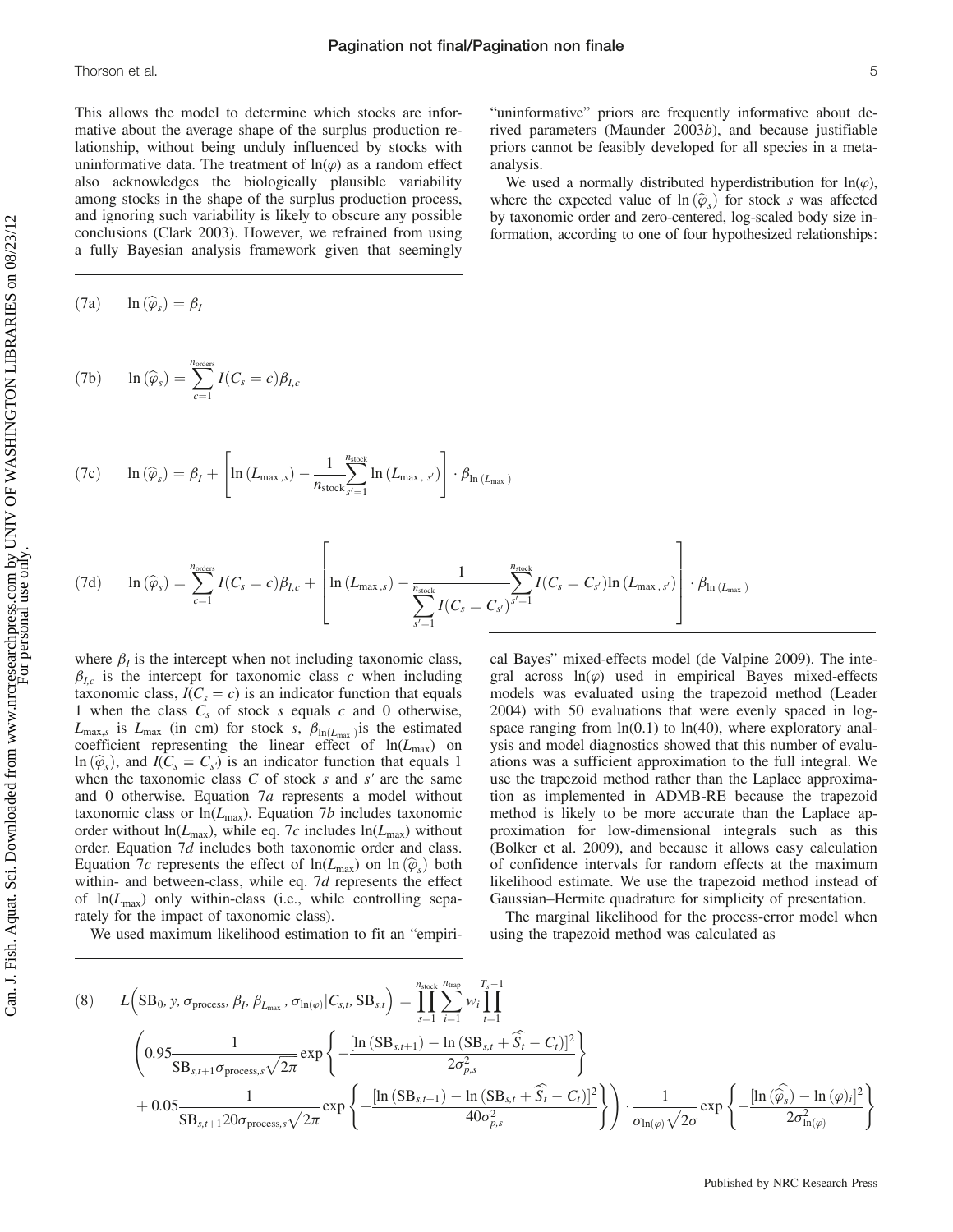where  $\ln(\varphi)$  is the value of  $\ln(\varphi)$  for evaluation i of the trapezoid method,  $w_i$  is a corresponding weight,  $T_s$  is the number of years of data for stock s, and  $\sigma_{\ln(\varphi)}$  is the estimated between-stock variability in  $ln(\varphi)$ . Process-error models require estimating  $SB_0$ , y, process-error standard deviations  $(\sigma_n)$ , and ln( $\varphi$ ). Evaluations for the integral, ln( $\varphi$ )<sub>i</sub>, are evenly spaced between  $ln(0.1)$  and  $ln(40)$ , with weights w<sub>i</sub> equal to the distance between evaluation points. This equation involves a "robust normal" error distribution for process errors, which is implemented as a mixture where 5% of process errors have 20 times greater standard deviation than the other 95% of process errors. This robust normal distribution was specified to ensure that the model was robust to outliers in the surplus production process that may not be informative about its average value, and exploratory analysis showed that it decreased the sensitivity of model results to small changes in data or model assumptions.

Maximization of the marginal log-likelihood for processerror models was accomplished using the Automatic Differentiation Model Builder (ADMB) software (Fournier et al. 2012), called from within the R statistical platform (R Development Core Team 2009). Standard errors for all parameters were estimated from the inverse Hessian matrix as calculated using ADMB. Diagnostics for model convergence and fit included plotting estimated and observed surplus production while fixing random effects at their modes conditional on fixed effect maximum likelihood estimate (MLE) values. We also plotted the log-likelihood for species-specific  $ln(\varphi)$  conditional on fixed effect MLE values, both to explore the assumption that  $ln(\varphi)$  was normally distributed and to inspect the width of the 95% confidence interval for  $ln(\varphi)$  for each stock conditional on the MLE.

#### Objective 1: model selection and life history effects

We sought to identify the effect of taxonomic order and maximum length on the ratio  $SB_{MSY}/SB_0$  for each stock. Data on taxonomic order and maximum length were available globally and did not require restricting the set of stocks. Taxonomic order has been used to explain differences in the stock–recruit relationship in previous meta-analyses (Myers and Barrowman 1996; Myers 2001), and sufficient data were available to distinguish Pleuronectiformes (e.g., flatfishes), Gadiformes (e.g., codfishes), Scorpaeniformes (e.g., rockfishes), Clupeiformes (e.g., anchovies), and Perciformes (e.g., perches). An additional group was assembled from all stocks that did not fall in one of these orders. Taxonomy was hypothesized to affect the expected value for  $ln(\varphi)$ , where Scorpaeniformes was hypothesized to have relatively high values for  $SB_{MSY}/SB_0$  owing to relatively low levels of recruitment compensation, and Clupeiformes was hypothesized to have relatively low values of  $SB_{MSY}/SB_0$  (Myers 2001; Dorn 2002). Body size was hypothesized to be correlated with increased  $SB_{MSY}/SB_0$  because increased size is associated with decreased productivity (Patrick et al. 2009).

The  $2 \times 2$  cross arising from either including or excluding maximum length and taxonomic group were fitted for process-error random effects models. AIC (Akaike 1974) was used to select among different life history models for the process-error model. AIC has been extensively tested for selection of fixed effects in a mixed effects model (Pinheiro and Bates 2009).

#### Objective 2: estimating  $SB<sub>MSY</sub>$  reference points

We seek to characterize the average shape of the surplus production process for marine fishes, which could be used either  $(i)$  as a likely value or Bayesian prior for future surplus production models (i.e., using the Pella–Tomlinson parameter  $\varphi$ ) or (*ii*) as a likely value for  $SB_{MSY}/SB_0$ , which can be used to inform biological reference points for fisheries management. We therefore transform estimates of  $\beta_I$  and  $\beta_{I,c}$  (from eq. 7) to give mean and standard deviation values for  $\varphi$  and  $SB<sub>MSY</sub>/SB<sub>0</sub>$ , using the delta method and the following relationship between the shape parameter  $\varphi$  and  $B_{\text{MSY}}/B_0$ (McAllister et al. 2001):

$$
(9) \qquad \frac{SB_{MSY}}{SB_0}=\left(\frac{1}{\varphi}\right)^{\frac{1}{\varphi-1}}
$$

Results (including standard errors) could be used as a Bayesian prior in future stock assessments involving surplus production models, where values for this prior can be conditioned on known characteristics of the target stock (e.g., taxonomic order). Bayesian priors are generally used to synthesize information from meta-analyses (Hilborn and Liermann 1998; Minte-Vera et al. 2005; Thorson and Berkson 2010b) and can be readily applied in many types of stock assessment models.

#### Results and discussion

#### Objective 1: model selection and the effect of taxonomy and body size

We found an  $R^2$  of 43% (p value < 0.001 using a randomization test) when explaining productivity obtained by Patrick et al. (2009) using  $ln(L_{\text{max}})$ . Thus, we concluded that  $ln(L_{\text{max}})$ could serve as a proxy for species productivity and assessed the impact of  $ln(L_{max})$  and taxonomic group on  $SB_{MSY}/SB_0$ . The model with greatest AIC support (Table 1) includes both taxonomic order and  $ln(L_{max})$ , indicating that taxonomy is an important predictor of  $SB_{MSY}/SB_0$  and that differences in length within a given taxonomic order are important for predicting  $SB_{MSY}/SB_0$  for at least one of the taxonomic groups included in this study. Models that included  $ln(L_{\text{max}})$ had greater AIC support than corresponding models without  $ln(L_{\text{max}})$ , either with or without taxonomic order. Support both with and without taxonomic order is important because results from life history studies will often vary depending upon whether associations are sought within (i.e., when controlling for) or between (i.e., when not controlling for) taxonomic order (Stearns 1983; Dunham and Miles 1985). The identified impact of  $ln(L_{max})$  on  $SB_{MSY}$  reference points is consistent with previous studies that demonstrate an increased rebuilding time for large-bodied, K-selected species (Adams 1980), because a high  $SB_{MSY}/SB_0$  implies reduced surplus production at low levels of SB.

#### Objective 2: estimating  $SB<sub>MSY</sub>$  reference points

The expected value for  $SB_{MSY}/SB_0$  for all stocks pooled is 0.40 (standard error  $(SE) = 0.015$ ; Table 2). Ranking among taxonomic groupings (Fig. 2) shows the highest  $SB_{MSY}/SB_0$ for Scorpaeniformes  $(SB_{MSY}/SB_0 = 0.46, SE = 0.032)$ . The high  $SB_{MSY}/SB_0$  for Scorpaeniformes is unsurprising given that species from this order have been shown previously to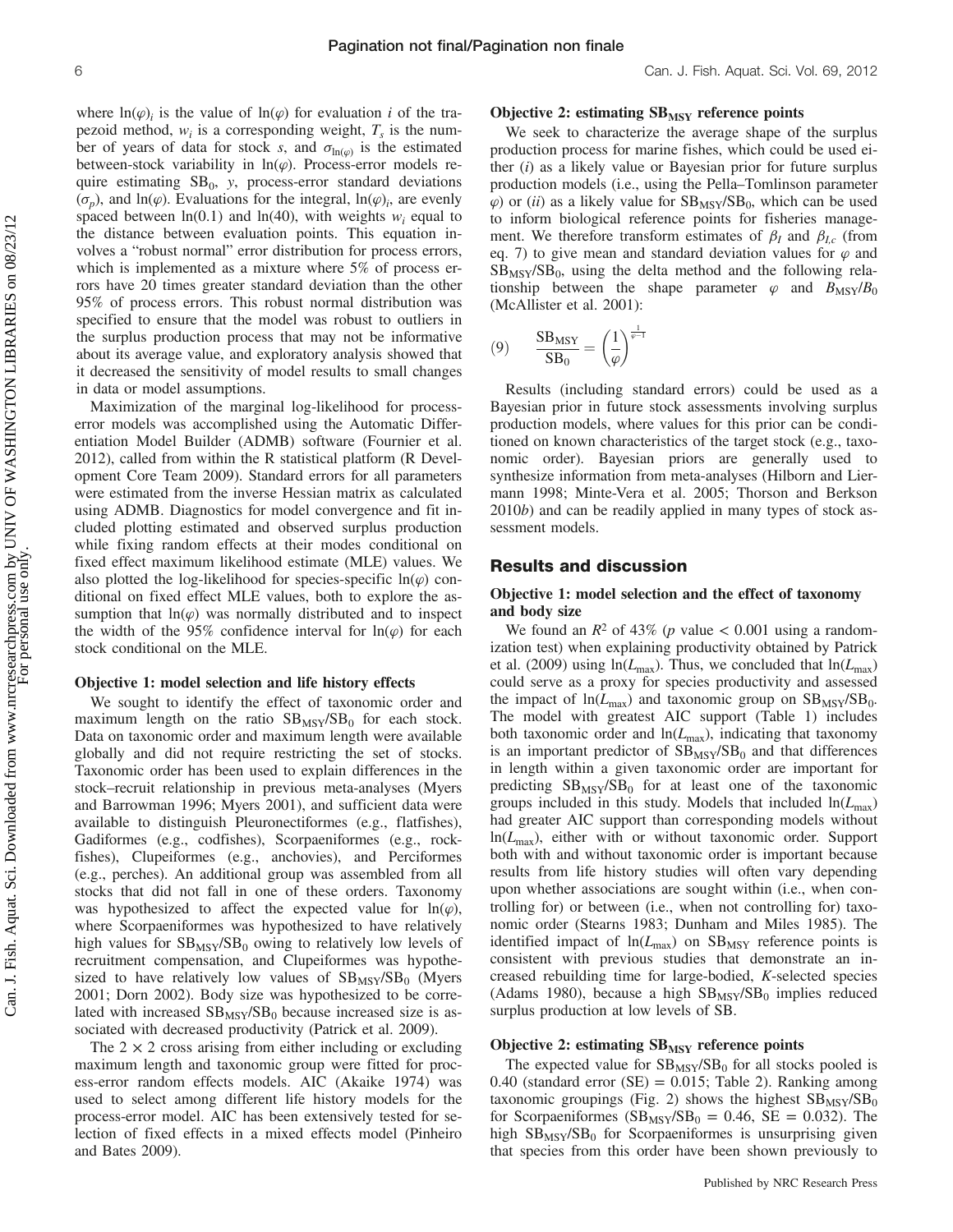Table 1. Akaike information criterion (AIC) comparison among models with different taxonomic groupings (i.e., orders) and including or excluding the natural logarithm of maximum length (ln( $L_{\text{max}}$ )) as a linear predictor of ln( $\varphi$ ) for process-error models, along with estimated value and standard error (SE) for the linear predictor.

| Configuration<br>name | Order | $ln(L_{\text{max}})$ | $\triangle AIC$ | $\beta_{\ln(L_{\rm max})}$ | SE $(\beta_{\ln(L_{\max})})$ |
|-----------------------|-------|----------------------|-----------------|----------------------------|------------------------------|
| 1a                    | No    | No                   | 10.9            |                            |                              |
| 2a                    | Yes   | No                   | 2.5             |                            |                              |
| 1b                    | No    | Yes                  | 2.6             | 0.461                      | 0.148                        |
| 2b                    | Yes   | Yes                  | 0.0             | 0.388                      | 0.186                        |

Table 2. Proposed priors for  $SB_{\rm MSY}/SB_0$ .

|                            | $SB$ <sub>MSY</sub> / $SB0$<br>(estimated average value) | <b>SD</b><br>(between-stock)<br>variability in $SB_{MSY}/SB_0$ ) | <b>SE</b><br>(standard error for<br>$SB$ <sub>MSY</sub> $\langle SB_0 \rangle$ | $\sqrt{SD^2 + SE^2}$<br>(predictive error for<br>$SB$ <sub>MSY</sub> $/SB0$ ) |
|----------------------------|----------------------------------------------------------|------------------------------------------------------------------|--------------------------------------------------------------------------------|-------------------------------------------------------------------------------|
| Pooled                     |                                                          |                                                                  |                                                                                |                                                                               |
| All                        | 0.404                                                    | 0.135                                                            | 0.015                                                                          | 0.136                                                                         |
| <b>Taxonomic groupings</b> |                                                          |                                                                  |                                                                                |                                                                               |
| Pleuronectiformes          | 0.395                                                    | 0.119                                                            | 0.029                                                                          | 0.122                                                                         |
| Gadiformes                 | 0.439                                                    | 0.122                                                            | 0.028                                                                          | 0.125                                                                         |
| Perciformes                | 0.353                                                    | 0.114                                                            | 0.036                                                                          | 0.120                                                                         |
| Clupeiformes               | 0.261                                                    | 0.097                                                            | 0.040                                                                          | 0.105                                                                         |
| Scorpaeniformes            | 0.463                                                    | 0.122                                                            | 0.032                                                                          | 0.126                                                                         |
| Other                      | 0.405                                                    | 0.120                                                            | 0.044                                                                          | 0.127                                                                         |

Note: "Pooled" results are from process-error model configuration 1a; "Taxonomic groupings" results are from process-error model configuration 2a. SD, standard deviation; SE, standard error.

have relatively little recruitment compensation (Dorn 2002). Next in decreasing order is Gadiformes  $(SB_{MSY}/SB_0 = 0.44,$  $SE = 0.028$ ) and Pleuronectiformes  $(SB_{MSY}/SB_0 = 0.40,$  $SE = 0.029$ ). By contrast, Perciformes ( $SB_{MSY}/SB_0 = 0.35$ ,  $SE = 0.036$ ) and Clupeiformes  $(SB_{MSY}/SB_0 = 0.26, SE =$ 0.040) have lowest values for  $SB_{MSY}/SB_0$ . This is unsurprising for Clupeiformes because species from this taxonomic order often have high variability in abundance and appear to be capable of rapid population recovery given suitable environmental conditions (Hutchings 2000). For completeness, we present results for the "Other" category, which are intermediate relative to the orders that are estimated separately  $(SB_{\text{MSY}}/SB_0 = 0.41, SE = 0.044)$ . Also included is a recommended value for predictive error in  $SB_{MSY}/SB_0$ , composed of both estimation errors and estimated between-stock variability in  $SB_{MSY}/SB_0$  (Table 2). These values range from 0.105 to 0.136, representing differences in the predictive accuracy among orders. Exploratory analysis showed that the ranking of  $SB_{\text{MSY}}/SB_0$  among taxonomic groups is similar when (i) treating  $SB_{MSY}/SB_0$  as a normally distributed random effect (rather than  $ln(\varphi)$ ), (*ii*) when using a lognormal distribution for errors rather than the robust lognormal as used by default, or *(iii)* when using additive normal process errors rather than the multiplicative lognormal errors presented here. Differences in the distribution of errors or random effects do affect the absolute value of  $SB_{MSY}/SB_0$  for different taxonomic groups (particularly for Scorpaeniformes), and we present results for the robust lognormal model because it is simultaneously least sensitive to outliers and consistent with previous treatment of surplus production errors.

Fig. 2. Range for  $SB_{MSY}/SB_0$  conditional on the maximum likelihood estimate of all fixed effects. The line for each species indicates values where the conditional likelihood is >5% of maximum conditional likelihood for the process-error model using spawning biomass  $(SB_t)$  as an index of abundance and including taxonomic order but not maximum length.  $(a)$  Pleuronectiformes;  $(b)$  Gadiformes; (c) Perciformes; (d) Clupeiformes; (e) Scorpaeoniformes; (f) Other.



Species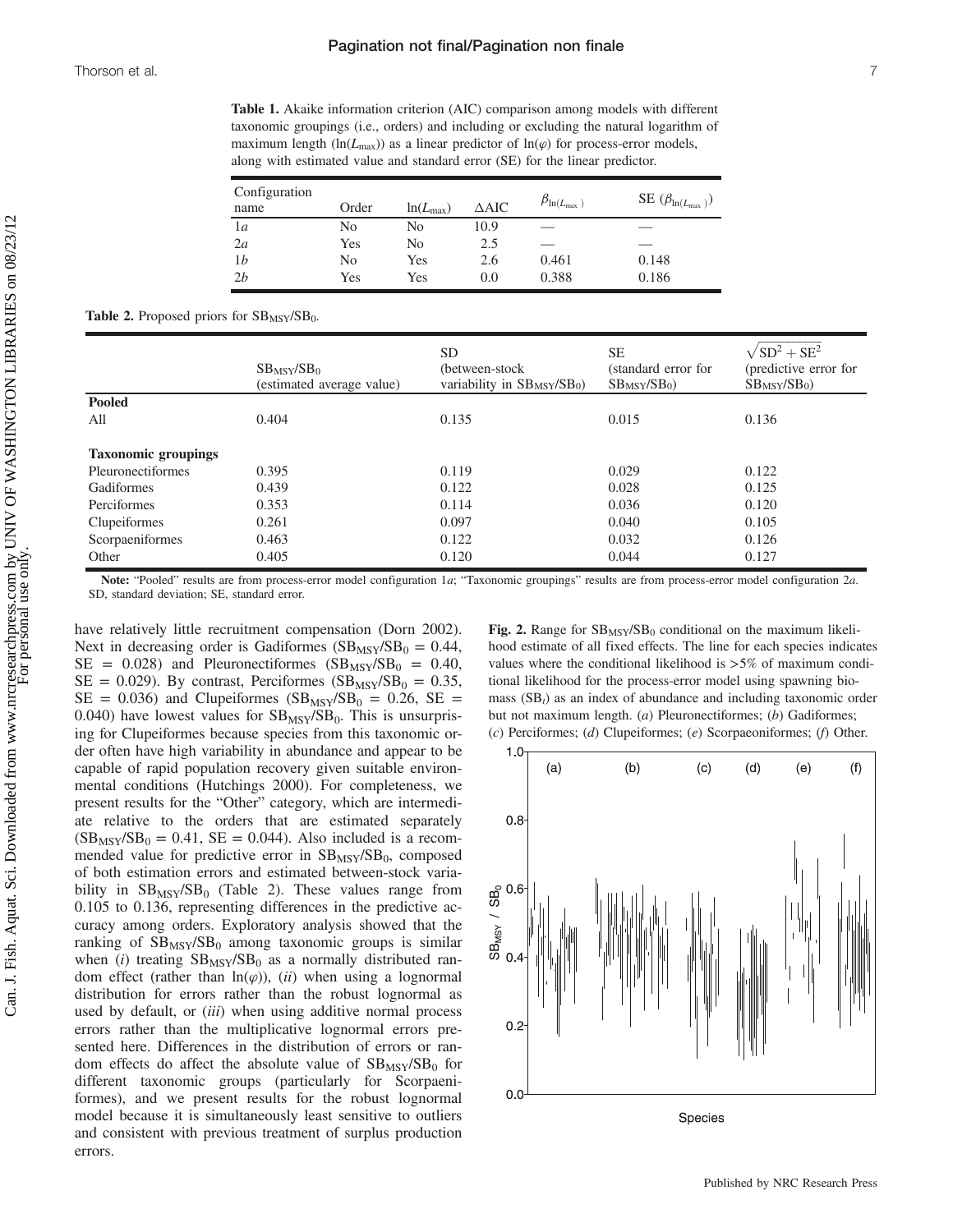|                            | $\varphi$<br>(estimated average)<br>value) | <b>SD</b><br>(between-stock)<br>variability in $\varphi$ ) | <b>SE</b><br>(standard<br>error for $\varphi$ ) | $\sqrt{SD^2 + SE^2}$<br>(predictive error for $\varphi$ ) |
|----------------------------|--------------------------------------------|------------------------------------------------------------|-------------------------------------------------|-----------------------------------------------------------|
| <b>Pooled</b>              |                                            |                                                            |                                                 |                                                           |
| All                        | 1.478                                      | 0.844                                                      | 0.094                                           | 0.849                                                     |
| <b>Taxonomic groupings</b> |                                            |                                                            |                                                 |                                                           |
| Pleuronectiformes          | 1.353                                      | 0.715                                                      | 0.176                                           | 0.736                                                     |
| Gadiformes                 | 1.729                                      | 0.913                                                      | 0.210                                           | 0.937                                                     |
| Perciformes                | 1.064                                      | 0.562                                                      | 0.179                                           | 0.590                                                     |
| Clupeiformes               | 0.599                                      | 0.316                                                      | 0.131                                           | 0.342                                                     |
| Scorpaeniformes            | 1.970                                      | 1.040                                                      | 0.268                                           | 1.074                                                     |
| Other                      | 1.431                                      | 0.756                                                      | 0.277                                           | 0.805                                                     |

Table 3. Hyperparameter estimates for process-error models.

Note: "Pooled" results are from process-error model configuration 1a; "Taxonomic groupings" results are from process-error model configuration 2a. SD, standard deviation; SE, standard error.

Results for the process-error model with all stocks pooled yields an expected value for  $\varphi$  ( $\varphi$  = 1.48, SE = 0.094; Table 3) that is intermediate between the assumed value for the Schaefer ( $\varphi = 2$ ) and Fox ( $\varphi = 1$ ) models. However, the estimated value of  $\varphi$  is lower than the Fox model for Clupeiformes and close to the Schaefer model for Scorpaeniformes. This indicates that the suitability of different conventional surplus production models varies by taxonomic order. Alternatively, future surplus production studies could use estimates of  $\varphi$ , either with a fixed value or with the estimated predictive error as the standard deviation of a Bayesian prior.

Estimated values for  $TB_{MSY}/TB_0$  and  $\varphi$  given TB (rather than SB) are presented in the Supplemental Information<sup>1</sup>. These values show similar trends to  $SB_{MSY}/SB_0$ , although the estimated  $TB_{MSY}/TB_0$  for all stocks pooled is somewhat higher (0.44), and Scorpaeniformes has an appreciably higher estimate of  $TB_{MSY}/TB_0$  than of  $SB_{MSY}/SB_0$  ( $TB_{MSY}/TB_0$  = 0.57,  $SE = 0.052$ ). J. Cope (unpublished data) applied simplified age-structure models to 36 species of rockfishes (Sebastes spp.) and four flatfishes and found a mean ratio of  $SB_{MSY}/SB_0$  to  $TB_{MSY}/TB_0$  of 84% (i.e., that biomass reference points for TB are generally higher than biomass reference point for SB when using age-structured modeling methods). This difference arises because fishing is generally directed at older individuals. Thus, the mature individuals contributing to recruitment will often be depleted proportionally greater than immature individuals, and at MSY, TB will be a greater fraction of unfished levels than SB. However, the value and even relative magnitude of SB and TB ratios will vary depending on specifics of each fishery, including the age- or length-selective properties of fishing gear.

As comparison with SB targets for one particular fisheries management region,  $SB_{\text{MSY}}/SB_0 = 40.4\%$  is nearly identical to the  $SB_{40\%}$  proxy for  $SB_{MSY}$  (i.e., the assumption that MSY occurs when  $SB_{MSY}/SB_0 = 40\%$  used by the Pacific Fisheries Management Council (PFMC) for all stocks prior to 2009. The SB target proxy for flatfishes (i.e., Pleuronectiformes) was changed to  $SB_{25\%}$  in 2010 by the PFMC, and this revised value is considerably lower than the  $SB_{MSY}$  $SB<sub>0</sub> = 40\%$  estimated for Pleuronectiformes in this analysis. An important reason for differences between this and past analyses may be that biomass reference point analyses have generally been based on stock–recruit meta-analysis (e.g., Dorn 2002), and these may not account for other types of compensatory or depensatory processes, including changes in individual growth rates, maturity, trophic interactions, maternal effects, or other processes. Future theoretical and empirical research could therefore explore the imprecision and (or) bias that may occur when using an incorrect parametric model for the stock–recruit relationship in agestructured models and (or) failing to account for other compensatory or depensatory processes, as well as the impact of this when analyzing resulting biomass estimates in a metaanalysis.

The value for  $SB_{\rm MSY}/SB_0$  estimated in this study for all orders pooled represents the value when averaging across the frequency of selecting each taxonomic order (and other factors that influence  $SB_{MSY}/SB_0$ , such as fecundity at age and selectivity at age) in the RAM database. Given that the RAM Legacy Stock Assessment Database represents an opportunistic selection of assessed species for which data is publically available, we believe that an unbiased estimate of  $SB<sub>MSY</sub>/SB<sub>0</sub>$  for a given species requires controlling as much as possible for confounding effects such as taxonomic order. In a similar vein, the "Other" category represents a value for  $SB<sub>MSY</sub>/SB<sub>0</sub>$  when averaging across all other taxonomic groups (besides the five that we estimated individually) in their relative frequency in the opportunistic RAM database. The sampling frequency of orders in the "Other" category is unlikely to correspond to a desired "sampling population" for any given application, so we recommend against using the estimated  $SB_{MSY}/SB_0$  for the "Other" category for orders besides those used here. Instead, we recommend using the average  $SB_{MSY}/SB_0$  value for all stocks pooled for orders besides the five we estimated individually.

Prior understanding of the  $SB_{MSY}/SB_0$  relationship has direct application to surplus production stock assessment models such as ASPIC (Prager 1992) and other surplus production model applications (e.g., Ono et al. 2012).  $SB<sub>MSY</sub>/SB<sub>0</sub>$  is also an important parameter in many recently developed approaches to managing species in data-limited situations. Examples include  $SB_{MSY}$  or  $TB_{MSY}$  reference points when using a relative index of abundance that starts at a relatively unexploited state (Porch et al. 2006) or when using local depletion ratios to manage fishery harvest near marine protected areas (McGilliard et al. 2011).  $SB_{MSY}/SB_0$  is also used as one of four inputs while calculating sustainable catch levels in depletion-corrected average catch (MacCall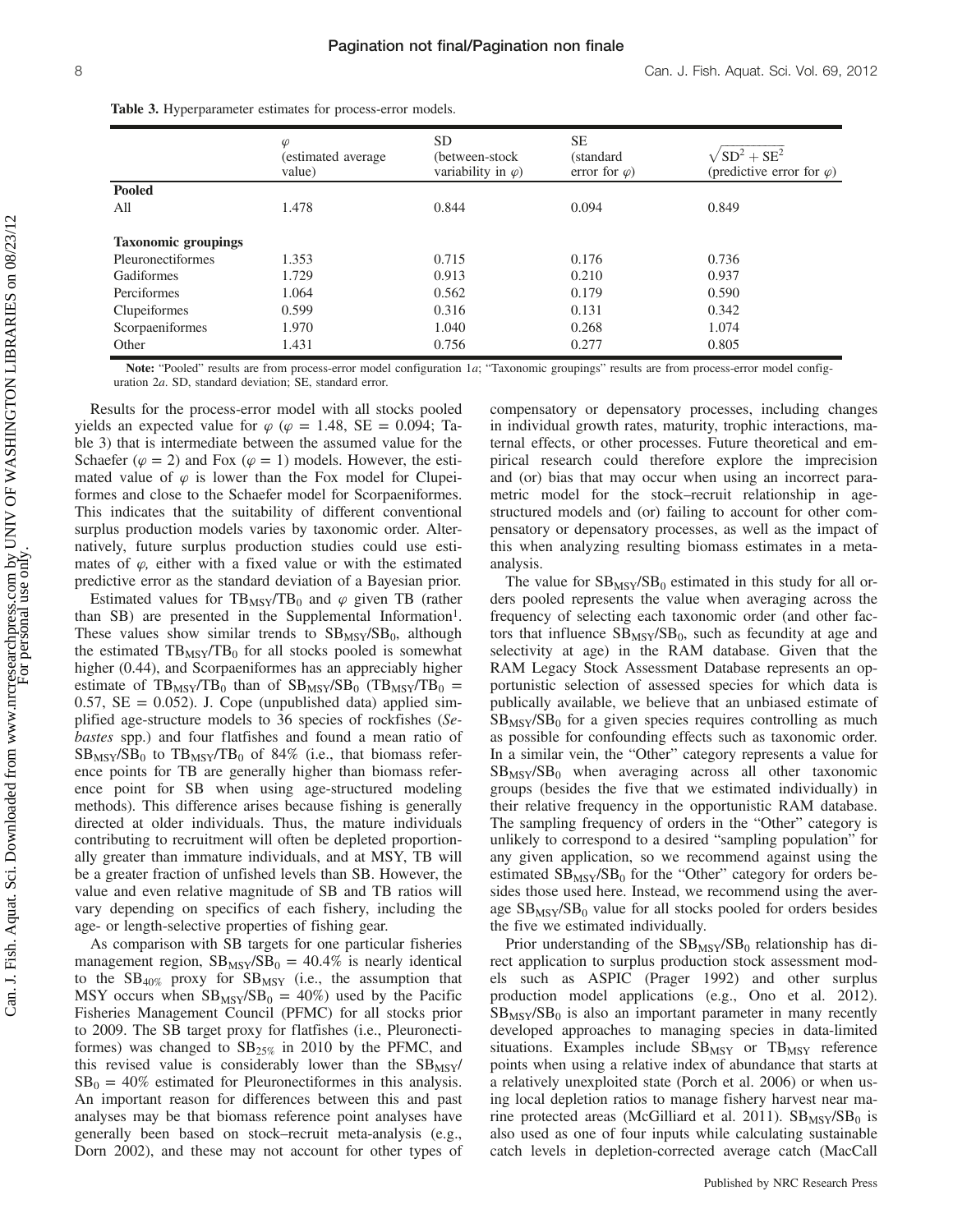2009) and depletion-based stock reduction analysis (Dick and MacCall 2011). Current assumptions about  $SB_{MSY}/SB_0$  used in depletion-based stock reduction analysis are based on the target biomass reference points for the US Pacific Fishery Management Council, mainly 0.40 and 0.25 for groundfishes and flatfishes, respectively, with an a priori standard deviation of 0.05. These values are informed by assumptions about the value of recruitment compensation (i.e., the steepness parameter of the stock–recruit relationship) for these groups. Results from this study can help update such prior distributions to better inform species-specific productivity rates, although our results will conflict somewhat with current assumptions about steepness for flatfishes (Pleuronectiformes) in particular.

## Other theories for calculating  $SB_{MSY}/SB_0$

The conflict between priors on steepness and priors on  $SB<sub>MSY</sub>/SB<sub>0</sub>$  estimated in this study arises because there is a direct correspondence between recruitment compensation (i.e., the steepness parameter of the stock–recruit relationship) and  $SB<sub>MSY</sub>/SB<sub>0</sub>$  in age-structured models that use a two-parameter stock–recruit relationship, such as the Beverton–Holt or Ricker models (Mangel et al. 2010). Such a link allows calculation of the shape parameter from the stock–recruit steepness parameter, and vice-versa, given information or assumptions regarding individual growth, mortality, and fecundity and the assumption that all compensation occurs in recruitment. This link provides an alternative method for determining a plausible range of values for the surplus production shape parameter given minimum or maximum plausible values for steepness (He et al. 2006 and Brooks et al. 2010, respectively). Such calculations could be used to corroborate or refine the  $SB_{MSY}/SB_0$  priors developed in this study. Alternatively, three-parameter stock– recruit models do not have a direct correspondence between steepness and  $SB_{MSY}/SB_0$  (E. Dick, National Marine Fisheries Service (NMFS) – National Oceanic and Atmospheric Administration (NOAA), Southwest Fisheries Science Center, Santa Cruz, CA 95060, USA, personal communication, 2012), so we recommend the use of three-parameter stock–recruit models when simultaneously using priors on both steepness and  $SB<sub>MSY</sub>/SB<sub>0</sub>$  to avoid a situation where priors on different parameters represent conflicting information about the shape of aggregate surplus production.

Life history theory has previously highlighted the binary trade-off between opportunistic (r type) and equilibrium  $(K$  type) species (Adams 1980) or an expanded life history pyramid (Winemiller and Rose 1992; Cortés 2000; Rose et al. 2001). Such theory has repeatedly lead to the assertion that long-lived species will tend to maintain population sizes near environmental carrying capacity and will optimize individual fitness (i.e., per capita reproductive output and survival) when population size is near carrying capacity. Such K- or equilibrium-selected species are hypothesized to have maximum net production near carrying capacity (i.e., high  $SB_{\rm MSY}/SB_0$ ), while other r- or opportunistic-selected species would have maximum net production during phases of scramble competition (i.e., low  $SB_{MSY}/SB_0$ ; Fowler 1981). This theory is supported by Fowler's (1988) meta-analysis showing a negative relationship between  $SB_{MSY}/SB_0$  and ln  $(r \cdot T)$  where  $r \cdot T$  is population growth rate per generation, because a decreased growth rate per generation (as expected for equilibrium-type species) is correlated with an increased  $SB<sub>MSY</sub>/SB<sub>0</sub>$ . However, empirical evidence remains mixed for the hypothesis that opportunistic species have lower  $SB_{MSY}$  $SB<sub>0</sub>$  than equilibrium-type species (Sibly et al. 2005). As one explanation for this mixed evidence, Williams and Shertzer (2003) point out that a weak link between population dynamics and life history theory can be explained either by data sets with weak power to detect life history relationships or by population dynamics strongly driven by environmental conditions.

Other studies have attempted to deduce information regarding SB<sub>MSY</sub> reference points from demographic information (Thompson 1992; Garcia-Saez 1997; McAllister et al. 2001). Such studies combine life history theory with assumptions about individual growth parameters, fishery selectivity, and other relevant age-structured effects to provide bounds on plausible values for  $SB_{MSY}$  reference points. However, the use of such strategies to inform the shape of the surplus production relationship remain highly contested (Prager 2002, 2003; Maunder 2003a), in part because of the strong assumptions implied by conventional age-structured population dynamics models (e.g., natural mortality being age- and timeinvariant, stock–recruit relationship being fixed at a single parametric model, selectivity being time-invariant and parametric, etc.).

#### Future studies

There are many possible next steps for the current work, including (i) estimating fishing mortality reference points (e.g.,  $F_{\text{crash}}$ ,  $F_{\text{MSY}}$ ) for data-poor stocks; (ii) testing different possible life history covariates to explain between-species variability in  $SB_{MSY}$  reference points; *(iii)* simulation testing the performance of the Bayesian priors developed in this study; (iv) identifying any selection biases caused by using data from assessed stocks to characterize population dynamics of marine fishes in general; and  $(v)$  exploring the consequences of using stock assessment estimates of total abundance as an index of abundance. We point these out as suggestions for future research.

At first glance, the present analysis might appear to provide  $F_{\text{MSY}}$  estimates for multiple species, which could perhaps be summarized to provide advice for  $F_{\text{MSY}}$  reference points by taxonomic grouping, similar to how single-species estimates have been summarized in previous meta-analysis of the recruitment process (Myers 2001). However, many authors have noted that the Pella–Tomlinson model (in either differential equation or Fletcher-form difference equations as used here) has positive surplus production even when total abundance is at zero when  $\varphi$  < 1 (i.e.,  $SB_{\text{MSY}}/SB_0$  < 0.37; McAllister et al. 2001). Such a property makes the Fletcher parameterization of the Pella–Tomlinson model unattractive for estimating  $F_{\text{MSY}}$  reference points, thus encouraging use of the reparameterization of the Pella–Tomlinson curve proposed by McAllister et al. (2001) or Dick and MacCall (2011). Additionally,  $F_{\text{MSY}}$  reference points estimates differ from  $SB_{MSY}$  reference points estimates in that they do not depend upon estimation of  $B_0$  (i.e., the descending limb of the surplus production curve). This implies that parametric forms are unnecessary and has given rise to the variety of empirical, nonparametric methods for estimating  $F$  reference points (O'Brien 1999; Bravington et al. 2000). Finally,  $F_{\text{MSY}}$  may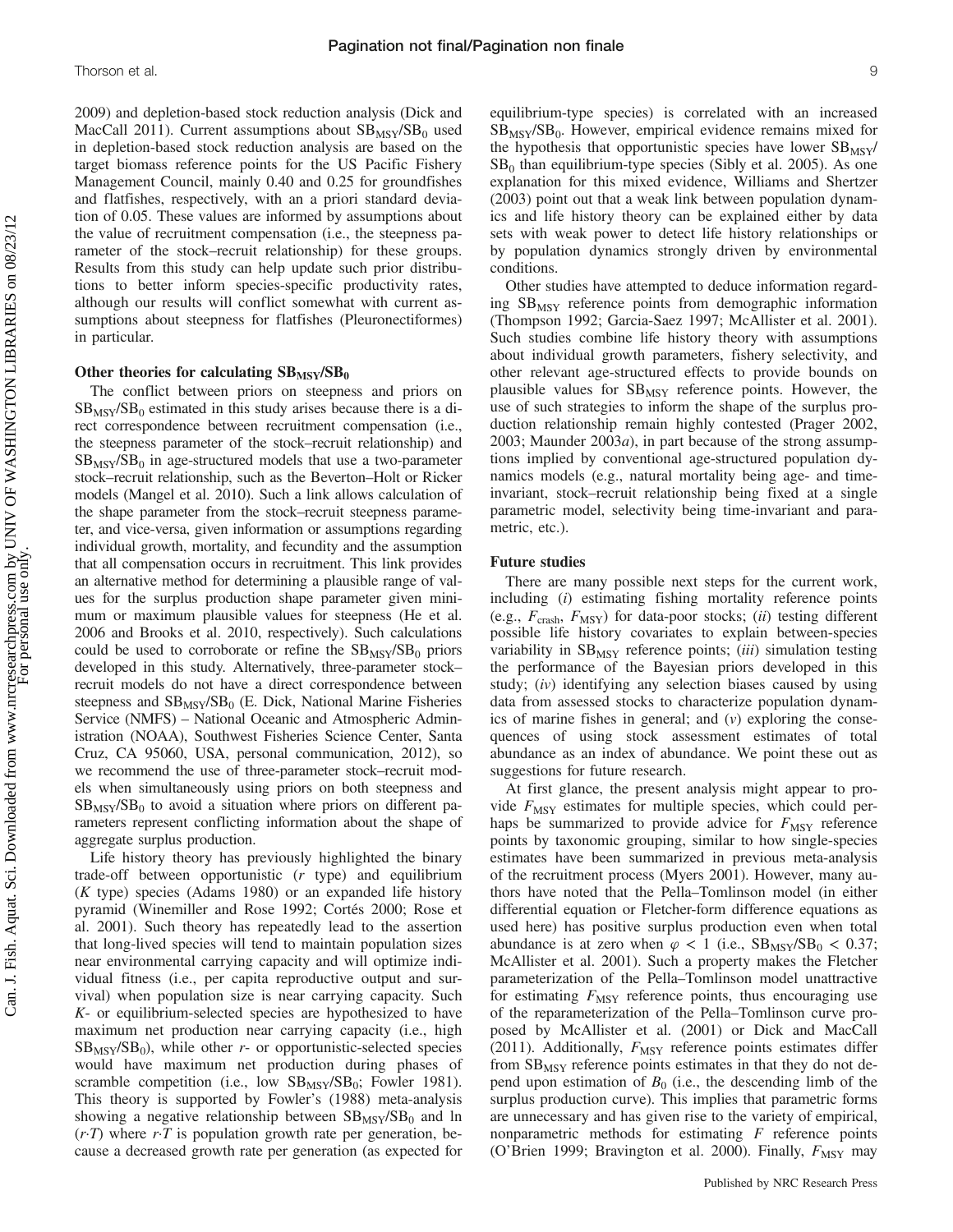be particularly sensitive to species-specific life history parameters (e.g., natural mortality; Zhou et al. 2012), and therefore summarizing  $F_{\text{MSY}}$  in a meta-analysis may require an expanded set of life history traits to achieve reasonable predictive accuracy.

Further investigation into life history covariates for  $SB<sub>MSY</sub>$ reference points (such as fecundity or the von Bertalanffy growth coefficient) could also help refine species-specific estimates of  $SB_{MSY}/SB_0$ . The productivity measure of Patrick et al. (2009, 2010) is particularly appealing because it combines 10 life history traits into one composite measure and is easy to score. Adding this metric to analysis of surplus production patterns would offer new insight into the interplay of life history traits and invariants (Charnov 1993), taxonomy, and population response to fisheries removals (Jennings et al. 1998).

All proposed stock assessment methods require simulation testing to explore their performance when model assumptions are violated. Additionally, management learning and feedback mechanisms will allow management to be robust to some types of model failures, complicating the prediction of management outcomes given different possible model assumptions (Sainsbury et al. 2000). For these reasons, we suggest that future research could identify the relative costs and benefits of overestimating or underestimating  $SB_{MSY}/SB_0$  when using different management strategies, as well as the benefits of estimating the shape parameter versus using a fixed value as implied by the Fox or Schaefer models. Such work would presumably include estimating the yield lost from overly conservative fisheries management, as well as the increased risk of stock collapse due to underestimating  $B_{\text{MSY}}/B_0$  (Hilborn et al. 2012; Maunder 2012).

Selection biases may also influence the results of this study, because the RAM Legacy Stock Assessment Database represents a subset of valuable stocks, drawn primarily from a few intensively managed areas of the world's oceans (Sethi et al. 2010; Thorson et al. 2012), and may not be representative of the population dynamics of marine fishes in general. Life history characteristics have previously been shown to differ between stocks in the RAM database and the set of stocks included in the FAO landings database (FAO 2010; Pinsky et al. 2011). However, the RAM database contains a wide set of life history and taxonomic types and represents the largest existing database available for fish population dynamics studies such as this one. We therefore believe that our results are a useful description of fish population dynamics, while recommending future research that would characterize the selection characteristics of stocks included in the RAM database as well as possible consequences of this selection.

Finally, we note that all results are estimated using stock assessment model output (i.e., estimated time series of SB or TB). The use of model output is necessary, given that it is not computationally feasible to run 147 age-structured stock assessment models simultaneously using random effects. Any biases, however, in stock assessment estimates of biomass will consequently be propagated into the present results. For this reason, we interpret our results as a "consensus summary" of stock assessment estimates of surplus production. This should not limit its utility when informing the surplus production shape parameter or target biomass levels in future stock assessments, especially given that the impact of reusing information from any individual stock in this case is extremely small (Minte-Vera et al. 2005). This does, however, leave room for future studies to explore the likely impacts of using stock assessment estimates of biomass as a surplus production index of abundance, including the impact of using biomass estimates that are derived from a model using a parametric stock–recruit model. We also recommend the development of generic age-structured meta-analysis methods, which can facilitate the development of meta-analysis models that incorporate selective fishing, individual growth, and the other age-structured processes that are routinely incorporated into stock assessment models.

#### Acknowledgements

Support was provided by the University of Washington, the NMFS – Sea Grant Population Dynamics Fellowship (NA09OAR4170120), an NMFS groundfish project grant to the University of Washington, National Science Foundation Comparative Analysis of Marine Ecosystem Organization (CAMEO) grants Nos. 1041570 and 1041678, and the New Jersey Sea Grant Consortium (NJSGC) with funds from the NOAA Office of Sea Grant, US Department of Commerce, under NOAA grant No. NA10OAR4170075 and the NJSGC. The statements, findings, conclusions, and recommendations are those of the author(s) and do not necessarily reflect the views of the NJSGC or the US Department of Commerce, NJSG-12-817. This publication is partially funded by the Joint Institute for the Study of the Atmosphere and Ocean (JISAO) under NOAA Cooperative Agreement NA10OAR4320148, Contribution No. 2029. The work was improved by discussions in a University of Washington Think Tank; a CAMEO meeting in Seattle, Washington, 29 November – 1 December 2010; comments from a Numerical Computing course at University of Washington in fall 2010; discussions with J. Hastie, R. Hilborn, P. Mace, M. McClure, A. Punt, I. Spies, A. Stephens, K. Vert Pre; and comments from E.J. Dick and two anonymous reviewers.

## References

- Adams, P.B. 1980. Life history patterns in marine fishes and their consequences for fisheries management. Fish Bull. 78: 1–12.
- Akaike, H. 1974. New look at statistical model identification. IEEE Trans. Automat. Contr. 19(6): 716–723. doi:10.1109/TAC.1974. 1100705.
- Beddington, J.R., and Kirkwood, G.P. 2005. The estimation of potential yield and stock status using life-history parameters. Philos. Trans. R. Soc. B Biol. Sci. 360(1453): 163–170. doi:10. 1098/rstb.2004.1582. PMID:15713595.
- Bolker, B.M., Brooks, M.E., Clark, C.J., Geange, S.W., Poulsen, J.R., Stevens, M.H., and White, J.S. 2009. Generalized linear mixed models: a practical guide for ecology and evolution. Trends Ecol. Evol. 24(3): 127–135. doi:10.1016/j.tree.2008.10.008. PMID: 19185386.
- Bravington, M.V., Stokes, T.K., and O'Brien, C.M. 2000. Sustainable recruitment: the bottom line. Mar. Freshw. Res. 51(5): 465–475. doi:10.1071/MF99090.
- Brooks, E.N., and Powers, J.E. 2007. Generalized compensation in stock–recruit functions: properties and implications for management. ICES J. Mar. Sci. 64(3): 413–424. doi:10.1093/icesjms/ fsl046.
- Brooks, E.N., Powers, J.E., and Cortés, E. 2010. Analytical reference points for age-structured models: application to data-poor fish-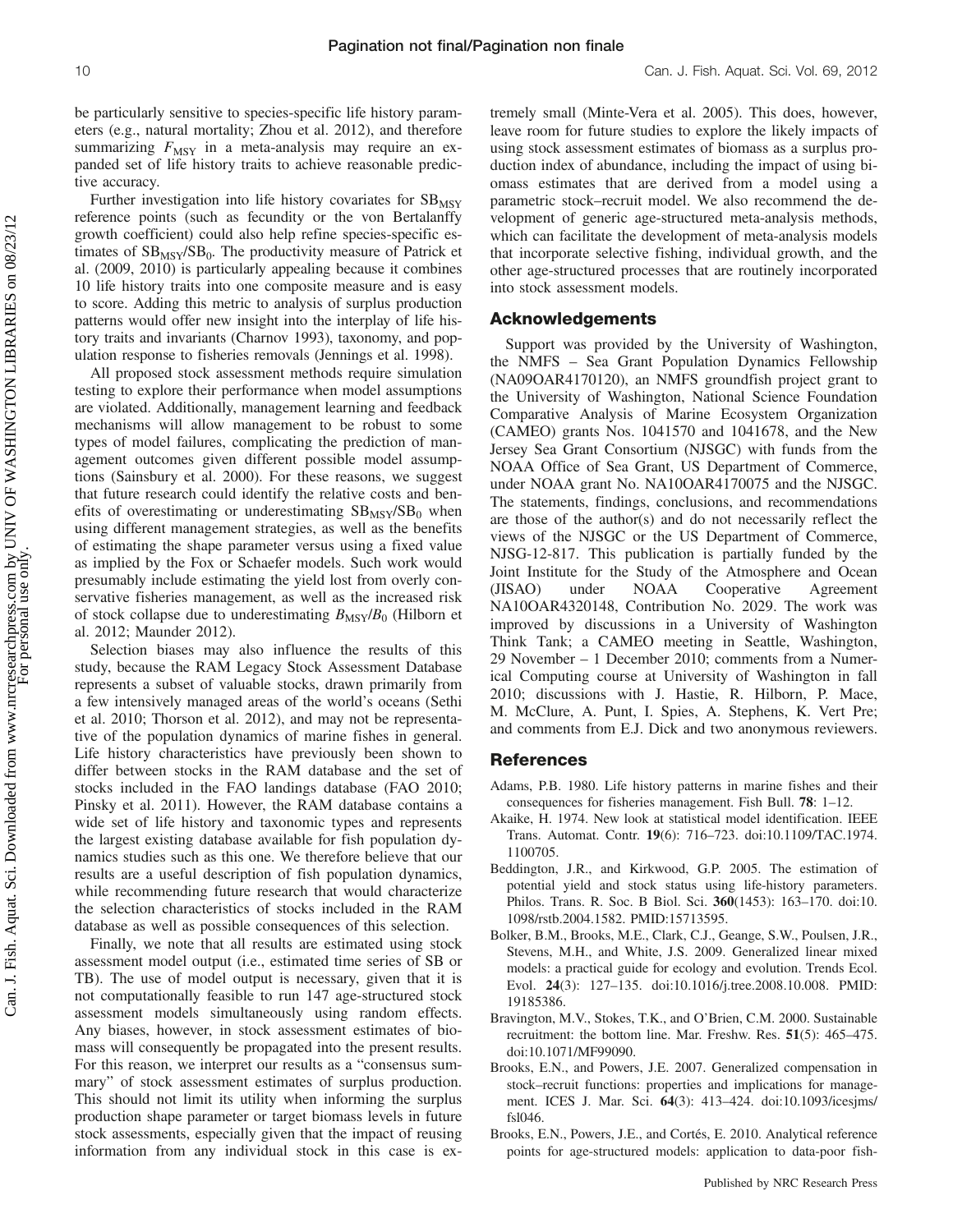eries. ICES J. Mar. Sci. 67(1): 165–175. doi:10.1093/icesjms/ fsp225.

- Charnov, E.L. 1993. Life history invariants: some explorations of symmetry in evolutionary ecology. Oxford University Press, Oxford, UK.
- Cheung, W.W., Pitcher, T.J., and Pauly, D. 2005. A fuzzy logic expert system to estimate intrinsic extinction vulnerabilities of marine fishes to fishing. Biol. Conserv. 124(1): 97–111. doi:10.1016/j. biocon.2005.01.017.
- Clark, W.G. 1993. The effect of recruitment variability on the choice of a target level of spawning biomass per recruit. In Proceedings of the International Symposium on Management Strategies for Exploited Fish Populations. Edited by G. Kruse, D.M. Engers, R.J. Marasco, C. Pautzke, and T.J.I. Quinn. University of Alaska, Alaska Sea Grant Report 93-02, Fairbanks, Alaska. pp. 233–246.
- Clark, J.S. 2003. Uncertainty and variability in demography and population growth: a hierarchical approach. Ecology, 84(6): 1370– 1381. doi:10.1890/0012-9658(2003)084[1370:UAVIDA]2.0.CO;2.
- Cortés, E. 2000. Life history patterns and correlations in sharks. Rev. Fish. Sci. 8(4): 299–344. doi:10.1080/10641260008951115.
- de Valpine, P. 2009. Shared challenges and common ground for Bayesian and classical analysis of hierarchical statistical models. Ecol. Appl. 19(3): 584–588. doi:10.1890/08-0562.1. PMID: 19425421.
- Dick, E.J., and MacCall, A.D. 2011. Depletion-based stock reduction Analysis: a catch-based method for determining sustainable yields for data-poor fish stocks. Fish. Res. 110(2): 331–341. doi:10.1016/ j.fishres.2011.05.007.
- Dorn, M.W. 2002. Advice on West Coast rockfish harvest rates from Bayesian meta-analysis of stock–recruit relationships. N. Am. J. Fish. Manage. 22(1): 280–300. doi:10.1577/1548-8675(2002) 022<0280:AOWCRH>2.0.CO;2.
- Dunham, A.E., and Miles, D.B. 1985. Patterns of covariation in life history traits of squamate reptiles: the effects of size and phylogeny reconsidered. Am. Nat. 126(2): 231–257. doi:10. 1086/284411.
- Enberg, K., Jørgensen, C., and Mangel, M. 2010. Fishing-induced evolution and changing reproductive ecology of fish: the evolution of steepness. Can. J. Fish. Aquat. Sci. 67(10): 1708–1719. doi:10. 1139/F10-090.
- FAO. 2010. FishStat [online]. Available from http://www.fao.org/ fishery/statistics/software/fishstat/en#2.
- Fletcher, R.I. 1978. On the restructuring of the Pella–Tomlinson system. Fish Bull. 76: 515–521.
- Fournier, D.A., Skaug, H.J., Ancheta, J., Ianelli, J., Magnusson, A., Maunder, M.N., Nielsen, A., and Sibert, J. 2012. AD Model Builder: using automatic differentiation for statistical inference of highly parameterized complex nonlinear models. Optimization Methods and Software, 27(2): 233–249. doi:10.1080/10556788. 2011.597854.
- Fowler, C.W. 1981. Density dependence as related to life history strategy. Ecology, 62(3): 602–610. doi:10.2307/1937727.
- Fowler, C.W. 1988. Population dynamics as related to rate of increase per generation. Evol. Ecol. 2(3): 197–204. doi:10.1007/ BF02214283.
- Fox, W.W., Jr. 1970. An exponential surplus-yield model for optimizing exploited fish populations. Trans. Am. Fish. Soc. 99(1): 80–88. doi:10.1577/1548-8659(1970)99<80:AESMFO>2. 0.CO;2.
- Garcia-Saez, C. 1997. Assessing populations of swordfish from the north Atlantic: density dependence, maximum sustainable yield levels and size-classified demographic models. Col. Vol. Sci. Pap. ICCAT, 46: 345–353.
- Gelman, A., and Hill, J. 2007. Data analysis using regression and

multilevel/hierarchical models. Cambridge University Press, Cambridge, UK.

- Gelman, A., Carlin, J.B., Stern, H.S., and Rubin, D.B. 2003. Bayesian data analysis. 2nd ed. Chapman & Hall, Boca Raton, Fla.
- He, X., Mangel, M., and MacCall, A. 2006. A prior for steepness in stock–recruitment relationships, based on an evolutionary persistence principle. Fish. Bull. 104: 428–433.
- Hilborn, R. 2001. Calculation of biomass trend, exploitation rate, and surplus production from survey and catch data. Can. J. Fish. Aquat. Sci. 58(3): 579–584. doi:10.1139/f01-018.
- Hilborn, R., and Liermann, M. 1998. Standing on the shoulders of giants: learning from experience in fisheries. Rev. Fish Biol. Fish. 8(3): 273–283. doi:10.1023/A:1008877912528.
- Hilborn, R., and Stokes, K. 2010. Defining overfished stocks: have we lost the plot? Fisheries (Bethesda, Md.), 35(3): 113–120. doi:10.1577/1548-8446-35.3.113.
- Hilborn, R., Stewart, I.J., Branch, T.A., and Jensen, O.P. 2012. Defining trade-offs among conservation, profitability, and food security in the California Current bottom-trawl fishery. Conserv. Biol. 26(2): 257–268. doi:10.1111/j.1523-1739.2011.01800.x. PMID:22443131.
- Hutchings, J.A. 2000. Collapse and recovery of marine fishes. Nature, 406(6798): 882–885. doi:10.1038/35022565. PMID:10972288.
- Jennings, S., Reynolds, J.D., and Mills, S.C. 1998. Life history correlates of responses to fisheries exploitation. Proc. R. Soc. Lond. B Biol. Sci. 265(1393): 333–339. doi:10.1098/rspb.1998.0300.
- Kinzey, D., and Punt, A.E. 2008. Multispecies and single-species models of fish population dynamics: comparing parameter estimates. Nat. Resour. Model. 22(1): 67–104. doi:10.1111/j. 1939-7445.2008.00030.x.
- Larkin, P.A. 1977. An epitaph for the concept of maximum sustained yield. Trans. Am. Fish. Soc. 106(1): 1–11. doi:10.1577/1548-8659 (1977)106<1:AEFTCO>2.0.CO;2.
- Leader, J.J. 2004. Numerical analysis and scientific computation. Addison Wesley, Boston, Mass.
- Liermann, M., and Hilborn, R. 1997. Depensation in fish stocks: a hierarchic Bayesian meta-analysis. Can. J. Fish. Aquat. Sci. 54(9): 1976–1984. doi:10.1139/cjfas-54-9-1976.
- Longhurst, A. 2010. Mismanagement of marine fisheries. Cambridge University Press, Cambridge, UK.
- Lorenzen, K., and Enberg, K. 2002. Density-dependent growth as a key mechanism in the regulation of fish populations: evidence from among-population comparisons. Proc. R. Soc. Lond. B Biol. Sci. 269(1486): 49–54. doi:10.1098/rspb.2001.1853. PMID: 11788036.
- Ludwig, D., and Walters, C.J. 1981. Measurement errors and uncertainty in parameter estimates for stock and recruitment. Can. J. Fish. Aquat. Sci. 38(6): 711–720. doi:10.1139/f81-094.
- MacCall, A.D. 2009. Depletion-corrected average catch: a simple formula for estimating sustainable yields in data-poor situations. ICES J. Mar. Sci. 66(10): 2267–2271. doi:10.1093/icesjms/fsp209.
- Mace, P.M. 1994. Relationships between common biological reference points used as thresholds and targets of fisheries management strategies. Can. J. Fish. Aquat. Sci. 51(1): 110–122. doi:10.1139/f94-013.
- Mangel, M., Brodziak, J., and DiNardo, G. 2010. Reproductive ecology and scientific inference of steepness: a fundamental metric of population dynamics and strategic fisheries management. Fish Fish. 11(1): 89–104. doi:10.1111/j.1467-2979.2009.00345.x.
- Maunder, M.N. 2003a. Letter to the Editor: Is it time to discard the Schaefer model from the stock assessment scientist's toolbox? Fish. Res. 61(1–3): 145–149. doi:10.1016/S0165-7836(02)00273-4.
- Maunder, M.N. 2003b. Paradigm shifts in fisheries stock assessment: from integrated analysis to Bayesian analysis and back again. Nat.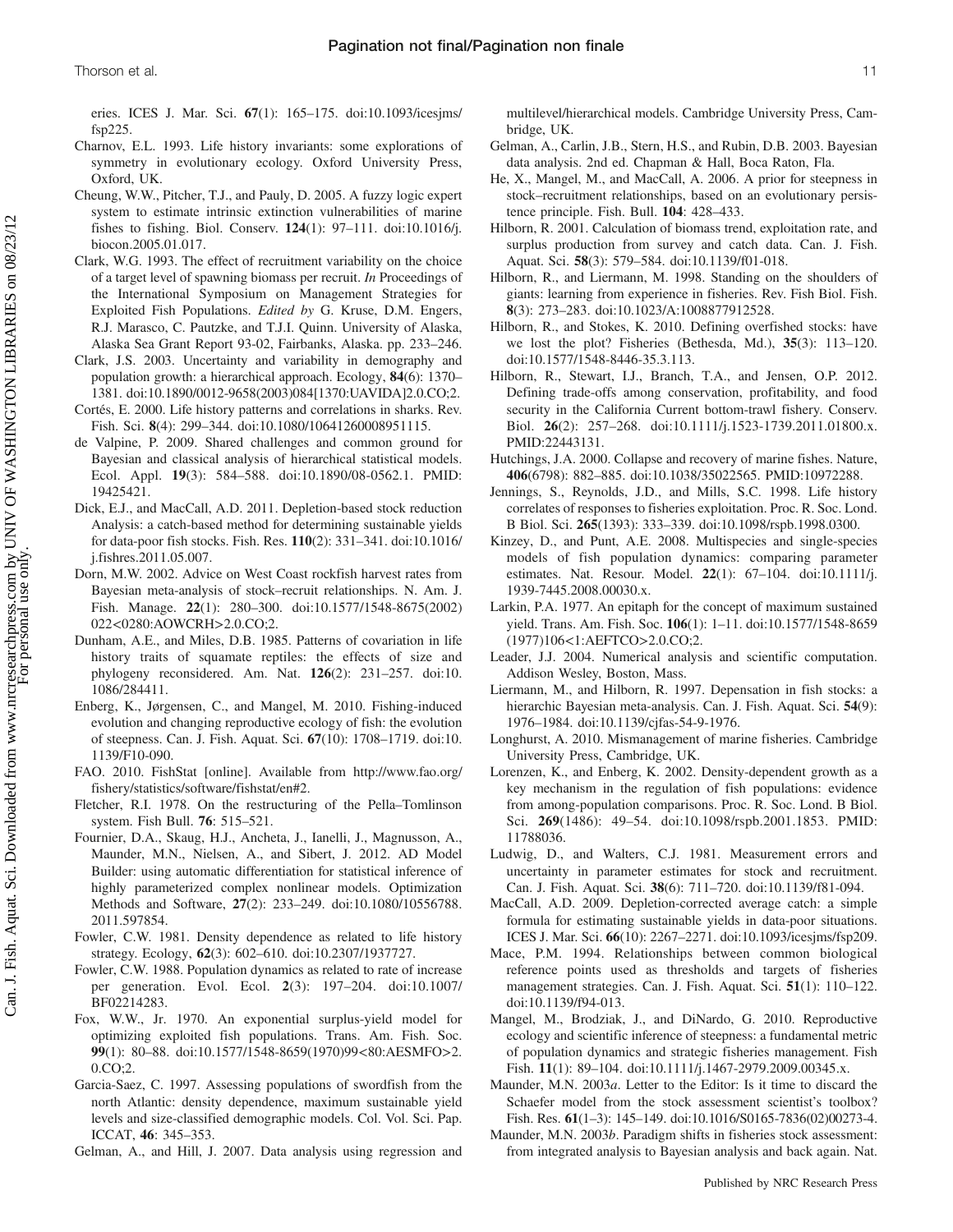Resour. Model. 16(4): 465–475. doi:10.1111/j.1939-7445.2003. tb00123.x.

- Maunder, M.N. 2012. Evaluating the stock–recruitment relationship and management reference points: Application to summer flounder (Paralichthys dentatus) in the U.S. mid-Atlantic. Fish. Res. 125–126: 20–26. doi:10.1016/j.fishres.2012.02.006.
- McAllister, M.K., Pikitch, E.K., and Babcock, E.A. 2001. Using demographic methods to construct Bayesian priors for the intrinsic rate of increase in the Schaefer model and implications for stock rebuilding. Can. J. Fish. Aquat. Sci. 58(9): 1871–1890. doi:10. 1139/f01-114.
- McGilliard, C.R., Hilborn, R., MacCall, A., Punt, A.E., and Field, J. C. 2011. Can information from marine protected areas be used to inform control-rule-based management of small-scale, data-poor stocks? ICES J. Mar. Sci. 68(1): 201–211. doi:10.1093/icesjms/ fsq151.
- Methot, R.D. 2009. Stock assessment: operational models in support of fisheries management. In The future of fisheries science in North America. Edited by R.J. Beamish and B.J. Rothschild. Springer, Dordrecht, the Netherlands. pp. 137–165.
- Minte-Vera, C.V., Branch, T.A., Stewart, I.J., and Dorn, M.W. 2005. Practical application of meta-analysis results: avoiding the double use of data. Can. J. Fish. Aquat. Sci. 62(4): 925–929. doi:10.1139/ f04-245.
- Myers, R.A. 2001. Stock and recruitment: generalizations about maximum reproductive rate, density dependence, and variability using meta-analytic approaches. ICES J. Mar. Sci., 58(5): 937– 951. doi:10.1006/jmsc.2001.1109.
- Myers, R.A., and Barrowman, N.J. 1996. Is fish recruitment related to spawner abundance? Fish Bull. 94: 707–724.
- Myers, R., and Mertz, G. 1998. Reducing uncertainty in the biological basis of fisheries management by meta-analysis of data from many populations: a synthesis. Fish. Res. 37: 51–60. doi:10.1016/S0165-7836(98)00126-X.
- O'Brien, C.M. 1999. A note on the distribution of G<sub>loss</sub>. ICES J. Mar. Sci. 56(2): 180–183. doi:10.1006/jmsc.1999.0447.
- Ono, K., Punt, A.E., and Rivot, E. 2012. Model performance analysis for Bayesian biomass dynamics models using bias, precision and reliability metrics. Fish. Res. 125–126: 173–183. doi:10.1016/j. fishres.2012.02.022.
- Patrick, W.S., Spencer, P., Ormseth, O., Cope, J., Field, J., Kobayashi, D., Gedamke, T., Cortés, E., Bigelow, K., Overholtz, W., Link, J., and Lawson, P. 2009. Use of productivity and susceptibility indices to determine the vulnerability of a stock: with example applications to six US fisheries. Vulnerability Evaluation Working Group Report, NOAA, National Marine Fisheries Service, Office of Sustainable Fisheries, Silver Spring, Md.
- Patrick, W.S., Spencer, P., Link, J., Cope, J., Field, J., Kobayashi, D., Lawson, P., Gedamke, T., Cortés, E., Ormseth, O., Bigelow, K., and Overholtz, W. 2010. Using productivity and susceptibility indices to assess the vulnerability of United States fish stocks to overfishing. Fish Bull. NOAA/NMFS 108: 305–322.
- Pella, J.J., and Tomlinson, P.K. 1969. A generalized stock production model. Inter-Am. Trop. Tuna Comm. Bull. 13: 416–497.
- Pinheiro, J., and Bates, D. 2009. Mixed-effects models in S and S-PLUS. Springer, New York.
- Pinsky, M.L., Jensen, O.P., Ricard, D., and Palumbi, S.R. 2011. Unexpected patterns of fisheries collapse in the world's oceans. Proc. Natl. Acad. Sci. U.S.A. 108(20): 8317–8322. doi:10.1073/ pnas.1015313108. PMID:21536889.
- Polacheck, T., Hilborn, R., and Punt, A.E. 1993. Fitting surplus production models: comparing methods and measuring uncertainty. Can. J. Fish. Aquat. Sci. 50(12): 2597–2607. doi:10.1139/ f93-284.
- Porch, C.E., Eklund, A., and Scott, G.P. 2006. A catch-free stoack assessment model with application to goliath grouper (Epinephelus itajara) off southern Florida. Fish Bull. 104: 89.
- Prager, M.H. 1992. ASPIC a surplus-production model incorporating covariates. Coll. Vol. Sci. Pap. Int. Comm. Conserv. Atl. Tunas [ICCAT], 28: 218–229.
- Prager, M.H. 2002. Comparison of logistic and generalized surplusproduction models applied to swordfish, Xiphias gladius, in the north Atlantic Ocean. Fish. Res. 58(1): 41–57. doi:10.1016/ S0165-7836(01)00358-7.
- Prager, M.H. 2003. Reply to the Letter to the Editor by Maunder. Fish. Res. 61(1–3): 151–154. doi:10.1016/S0165-7836(02)00274-6.
- Punt, A.E. 2003. Extending production models to include process error in the population dynamics. Can. J. Fish. Aquat. Sci. 60(10): 1217–1228. doi:10.1139/f03-105.
- Punt, A.E., and Hilborn, R. 1997. Fisheries stock assessment and decision analysis: the Bayesian approach. Rev. Fish Biol. Fish. 7(1): 35–63. doi:10.1023/A:1018419207494.
- Quinn, T.J., and Deriso, R.B. 1999. Quantitative fish dynamics. Oxford University Press, Oxford, UK.
- R Development Core Team. 2009. R: a language and environment for statistical computing [online]. Available from http://www.Rproject.org.
- Ricard, D., Minto, C., Jensen, O.P., and Baum, J.K. Examining the knowledge base and status of commercially exploited marine species with the RAM Legacy Stock Assessment Database. Fish Fish. [In press.] doi:10.1111/j.1467-2979.2011.00435.x.
- Rose, K.A., Cowan, J.H., Winemiller, K.O., Myers, R.A., and Hilborn, R. 2001. Compensatory density dependence in fish populations: importance, controversy, understanding and prognosis. Fish Fish. 2(4): 293–327. doi:10.1046/j.1467-2960.2001.00056.x.
- Sainsbury, K.J., Punt, A.E., and Smith, A.D. 2000. Design of operational management strategies for achieving fishery ecosystem objectives. ICES J. Mar. Sci. 57(3): 731–741. doi:10.1006/jmsc. 2000.0737.
- Schaefer, M.B. 1954. Some aspects of the dynamics of populations important to the management of the commercial marine fisheries. Bull. I-ATCC, 1: 27–56.
- Sethi, S.A., Branch, T.A., and Watson, R. 2010. Global fishery development patterns are driven by profit but not trophic level. Proc. Natl. Acad. Sci. U.S.A. 107(27): 12163–12167. doi:10.1073/ pnas.1003236107. PMID:20566867.
- Sibly, R.M., Barker, D., Denham, M.C., Hone, J., and Pagel, M. 2005. On the regulation of populations of mammals, birds, fish, and insects. Science, 309(5734): 607–610. doi:10.1126/science. 1110760. PMID:16040705.
- Skaug, H., and Fournier, D. 2006. Automatic approximation of the marginal likelihood in non-Gaussian hierarchical models. Comput. Stat. Data Anal. 51(2): 699–709. doi:10.1016/j.csda.2006.03.005.
- Smith, T., and Punt, A.E. 2001. The gospel of maximum sustainable yield in fisheries management: birth, crucifixion and reincarnation. In Conservation of exploited species. Edited by J.D. Reynolds, G.M. Mace, K.H. Redford, and J.G. Robinson. Cambridge University Press, Cambridge, UK. pp. 41–66.
- Stearns, S.C. 1983. The influence of size and phylogeny on patterns of covariation among life-history traits in the mammals. Oikos, 41(2): 173–187. doi:10.2307/3544261.
- Thompson, G.G. 1992. Management advice from a simple dynamic pool model. Fish Bull. 90: 552–560.
- Thorson, J.T., and Berkson, J. 2010a. Evaluating single-and multispecies procedures to estimate time-varying catchability functional parameters. Fish. Res. 101(1–2): 38–49. doi:10.1016/j.fishres. 2009.09.005.
- Thorson, J.T., and Berkson, J. 2010b. Multispecies estimation of